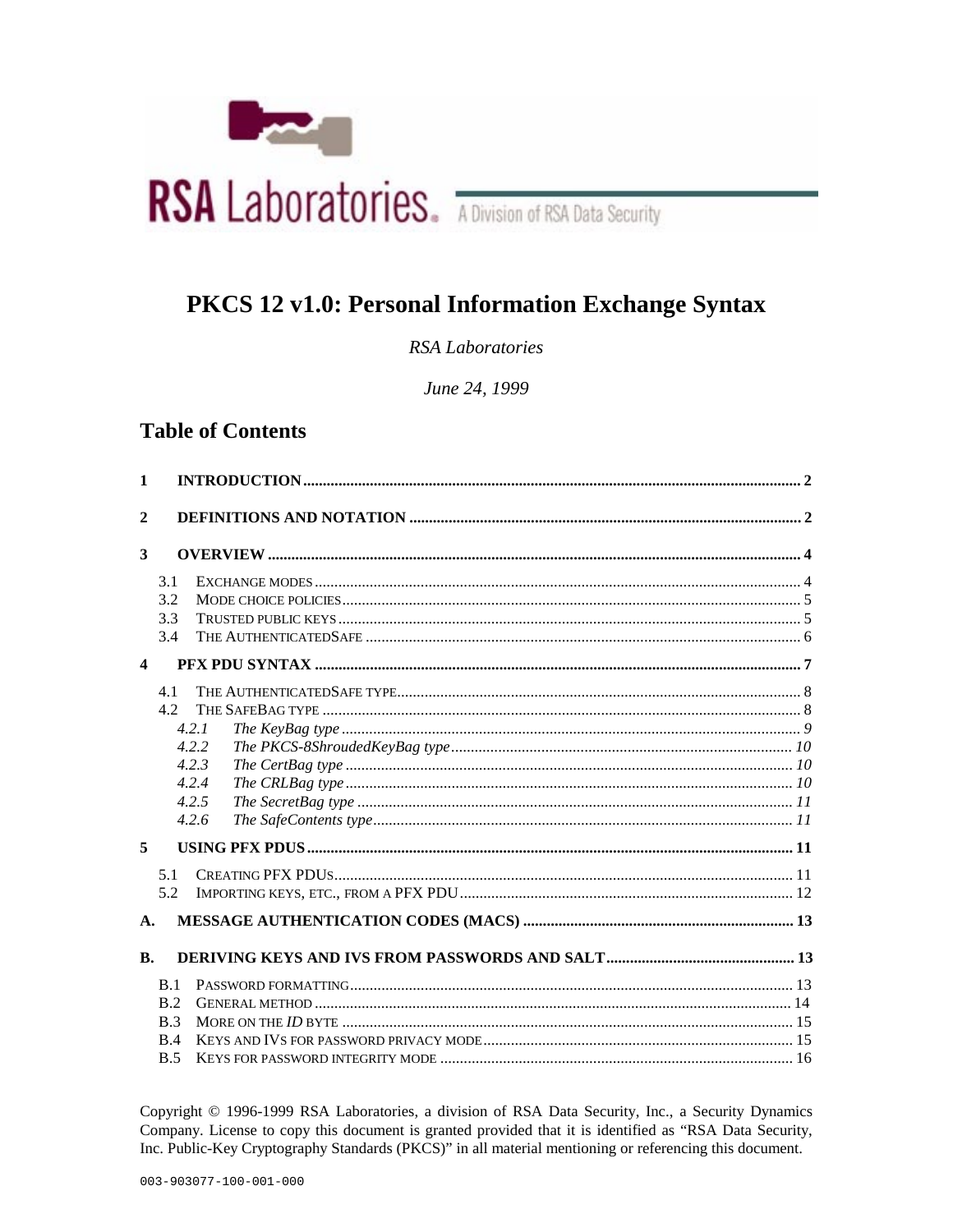# **1 Introduction**

This standard describes a transfer syntax for personal identity information, including private keys, certificates, miscellaneous secrets, and extensions. Machines, applications, browsers, Internet kiosks, and so on, that support this standard will allow a user to import, export, and exercise a single set of personal identity information.

This standard supports direct transfer of personal information under several privacy and integrity modes. The most secure of the privacy and integrity modes require the source and destination platforms to have trusted public/private key pairs usable for digital signatures and encryption, respectively. The standard also supports lower security, password-based privacy and integrity modes for those cases where trusted public/private key pairs are not available.

This standard should be amenable to both software and hardware implementations. Hardware implementations offer physical security in tamper-resistant tokens such as smart cards and PCMCIA devices.

This standard can be viewed as building on PKCS #8 [17] by including essential but ancillary identity information along with private keys and by instituting higher security through public-key privacy and integrity modes.

# **2 Definitions and notation**

**AlgorithmIdentifier**: An ASN.1 type that identifies an algorithm (by an object identifier) and any associated parameters. This type is defined in [10].

**ASN.1:** Abstract Syntax Notation One, as defined in [2], [3], [4], [5], [6] and [7].

**Attribute**: An ASN.1 type that identifies an attribute type (by an object identifier) and an associated attribute value. The ASN.1 type **Attribute** is defined in [9].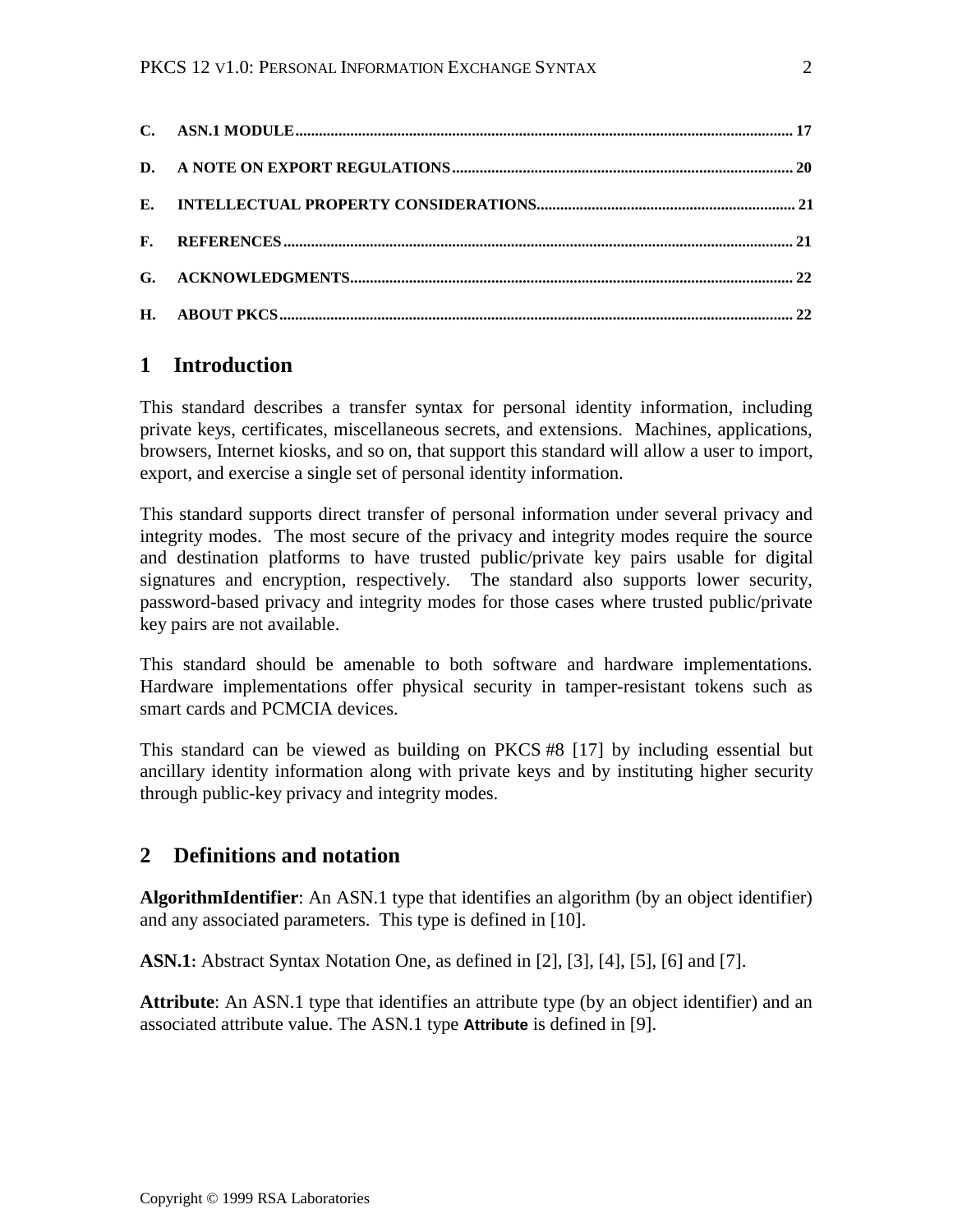**Certificate:** A digitally signed data unit binding a public key to identity information. A specific format for identity certificates is defined in [10]. Another format is described in [13].

**Certificate Revocation List (CRL):** A digitally signed list of certificates that should no longer be honored, having been revoked by the issuers or a higher authority. One format for CRLs is defined in [10].

**ContentInfo**: An ASN.1 type used to hold data that may have been cryptographically protected. This type is defined in [16].

**DER**: Distinguished Encoding Rules, as defined in [8].

**Destination platform:** The ultimate, final target platform for the personal information originating from the source platform. Even though certain information may be transported from the destination platform to the source platform, the ultimate target for personal information is always called the destination platform.

**DigestInfo**: An ASN.1 type used to hold a message digest. This type is defined in [16].

**Encryption Key Pair (DestEncK):** A public/private key pair used for the public-key privacy mode of this standard. The public half is called PDestEncK (TPDestEncK when emphasizing that the public key is "trusted"), and the private half is called VDestEncK.

**Export time:** The time that a user reads personal information from a source platform and transforms the information into an interoperable, secure protocol data unit (PDU).

**Import time:** The time that a user writes personal information from a Safe PDU, to a destination platform.

**Message Authentication Code (MAC):** A type of collision-resistant, "unpredictable" function of a message and a secret key. MACs are used for data authentication, and are akin to secret-key digital signatures in many respects.

**Object Identifier:** A sequence of integers that uniquely identifies an associated data object in a global name space administrated by a hierarchy of naming authorities. This is a primitive data type in ASN.1.

**PFX**: The top-level exchange PDU defined in this standard.

**Platform:** A combination of machine, operating system, and applications software within which the user exercises personal identity. An application, in this context, is software that uses personal information. Two platforms differ if their machine types differ or if their applications software differs. There is at least one platform per user in multi-user systems.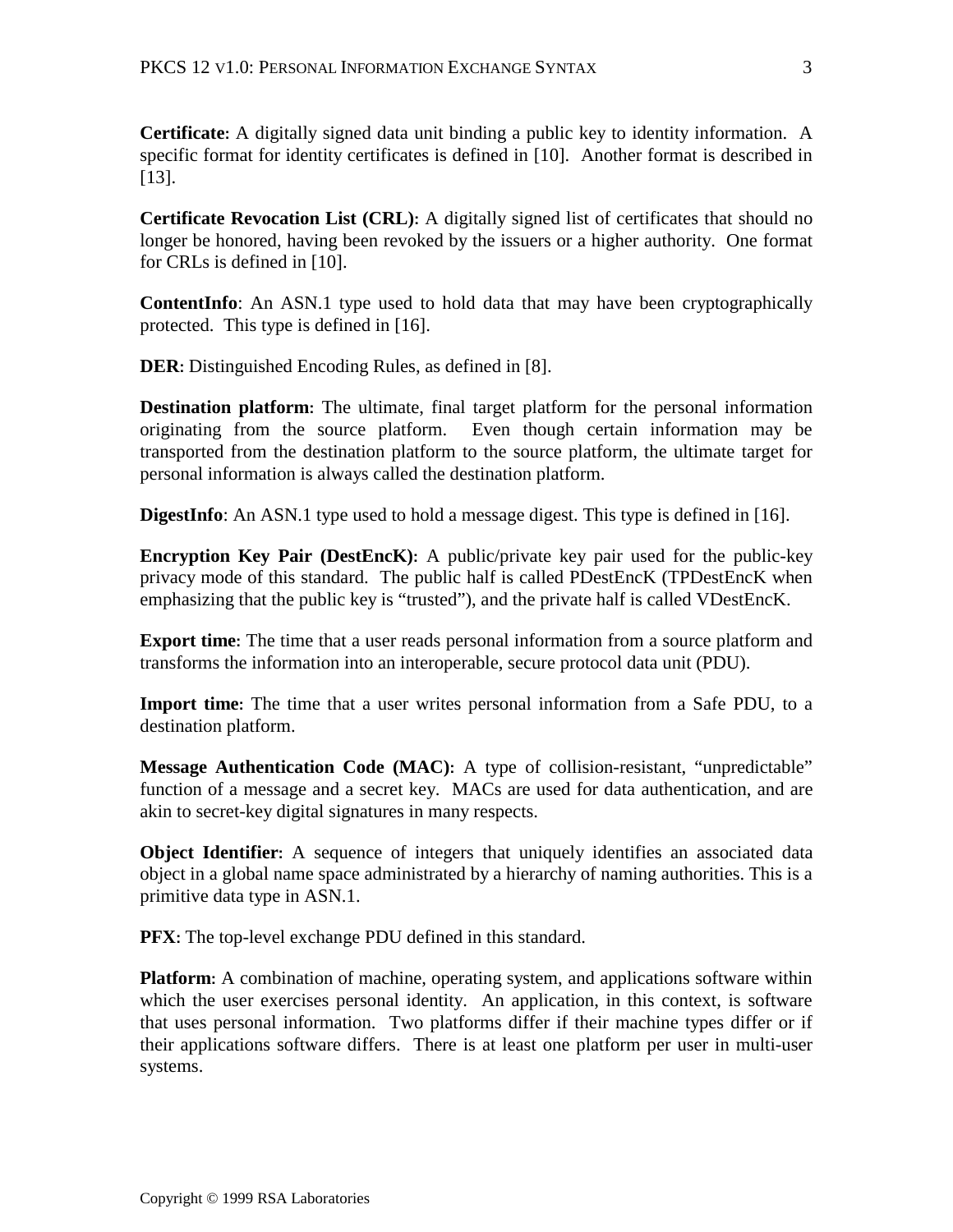**Protocol Data Unit (PDU):** A sequence of bits in machine-independent format constituting a message in a protocol.

**Shrouding:** Encryption as applied to private keys, possibly in concert with a policy that prevents the plaintext of the key from ever being visible beyond a certain, well-defined interface.

**Signature Key Pair (SrcSigK):** A platform-specific signature key pair used for the public-key integrity mode of this standard. The public half is called PSrcSigK (TPSrcSigK when emphasizing that the public key is "trusted"), and the private half is called VSrcSigK.

**Source platform:** The origin platform of the personal information ultimately intended for the destination platform. Even though certain information may be transported from the destination platform to the source platform, the platform that is the origin of personal information is always called the source platform.

In this document, ASN.1 types, values and object sets are written in **bold Helvetica**.

# **3 Overview**

### **3.1 Exchange modes**

There are four combinations of *privacy modes* and *integrity modes*. The privacy modes use encryption to protect personal information from exposure, and the integrity modes protect personal information from tampering. Without protection from tampering, an adversary could conceivably substitute invalid information for the user's personal information without the user being aware of the substitution.

The following are the privacy modes:

- *Public-key privacy mode:* Personal information is enveloped on the source platform using a trusted encryption public key of a known destination platform (see Section 3.3). The envelope is opened with the corresponding private key.
- *Password privacy mode:* Personal information is encrypted with a symmetric key derived from a user name and a privacy password, as in [15]. If password integrity mode is used as well, the privacy password and the integrity password may or may not be the same.

The following are the integrity modes: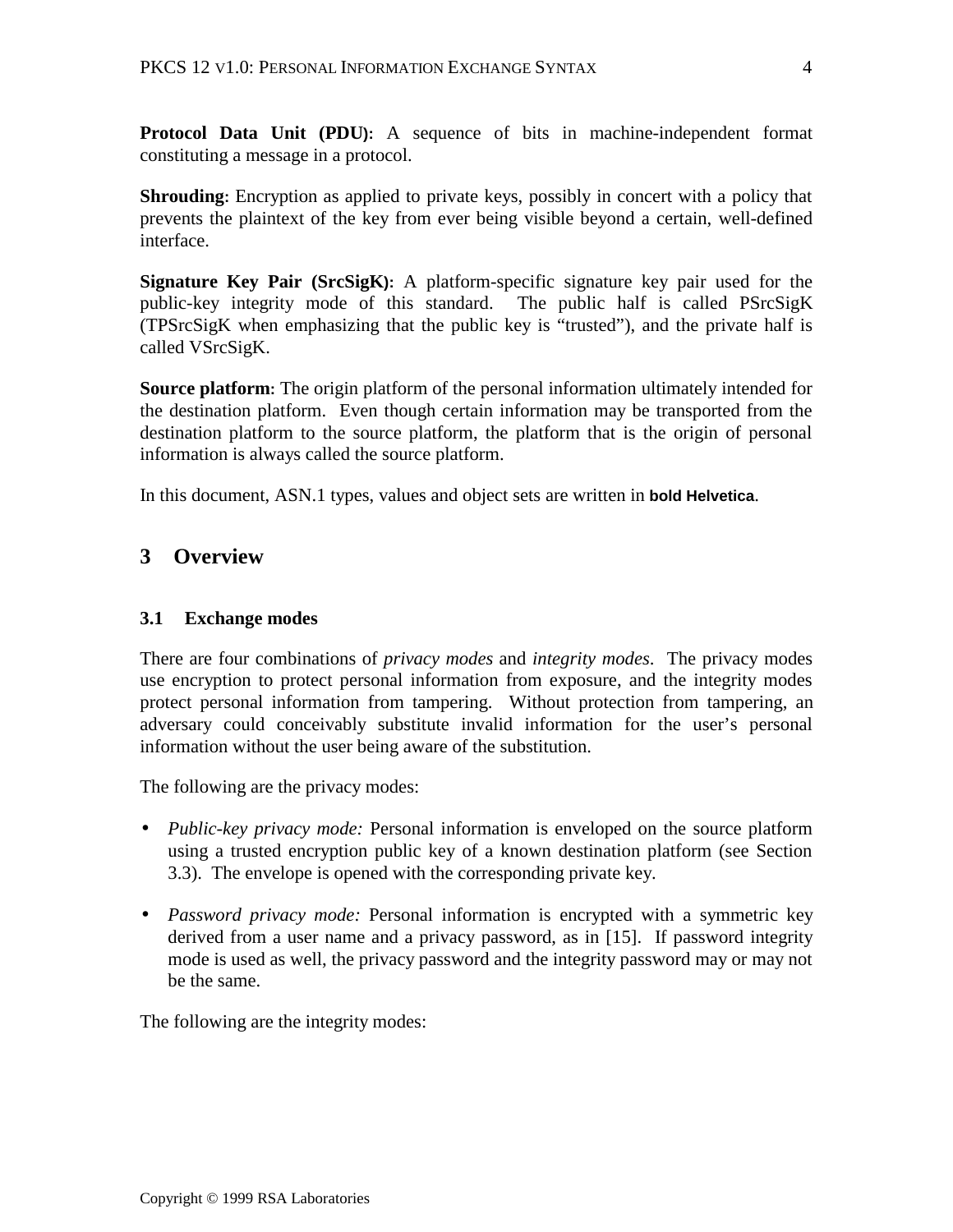- *Public-key integrity mode***:** Integrity is guaranteed through a digital signature on the contents of the **PFX** PDU, which is produced using the source platform's private signature key. The signature is verified on the destination platform by using the corresponding public key (see Section 3.4).
- *Password integrity mode***:** Integrity is guaranteed through a *message authentication code* (MAC) derived from a secret integrity password. If password privacy mode is used as well, the privacy password and the integrity password may or may not be the same.

# **3.2 Mode choice policies**

All combinations of the privacy and integrity modes are permitted in this standard. Of course, good security policy suggests that certain practices be avoided, *e.g.*, it can be unwise to transport private keys without physical protection when using password privacy mode or when using public-key privacy mode with weak symmetric encryption. Unfortunately, weak symmetric encryption may be required for products exported from certain countries under applicable export regulations (see Appendix D).

In general, the public key modes for both privacy and integrity are preferable to the password modes (from a security viewpoint). However, it is not always possible to use the public key modes. For example, it may not be known at export time what the destination platform is; if this is the case, then the use of the public-key privacy mode is precluded.

# **3.3 Trusted public keys**

Asymmetric key pairs may be used in this standard in two ways: public-key privacy mode and public-key integrity mode. For public-key privacy mode, an encryption key pair is required; for public-key integrity mode, a signature key pair is required.

It may be appropriate for the keys discussed in this section to be platform-specific keys dedicated solely for the purpose of transporting a user's personal information. Whether or not that is the case, though, the keys discussed here should not be confused with the user's personal keys that the user wishes to transport from one platform to another (these latter keys are stored *within* the PDU).

For public-key *privacy* mode, the private key from the encryption key pair is kept on the *destination* platform, where it is ultimately used to open a private envelope. The corresponding trusted public key is called TPDestEncK.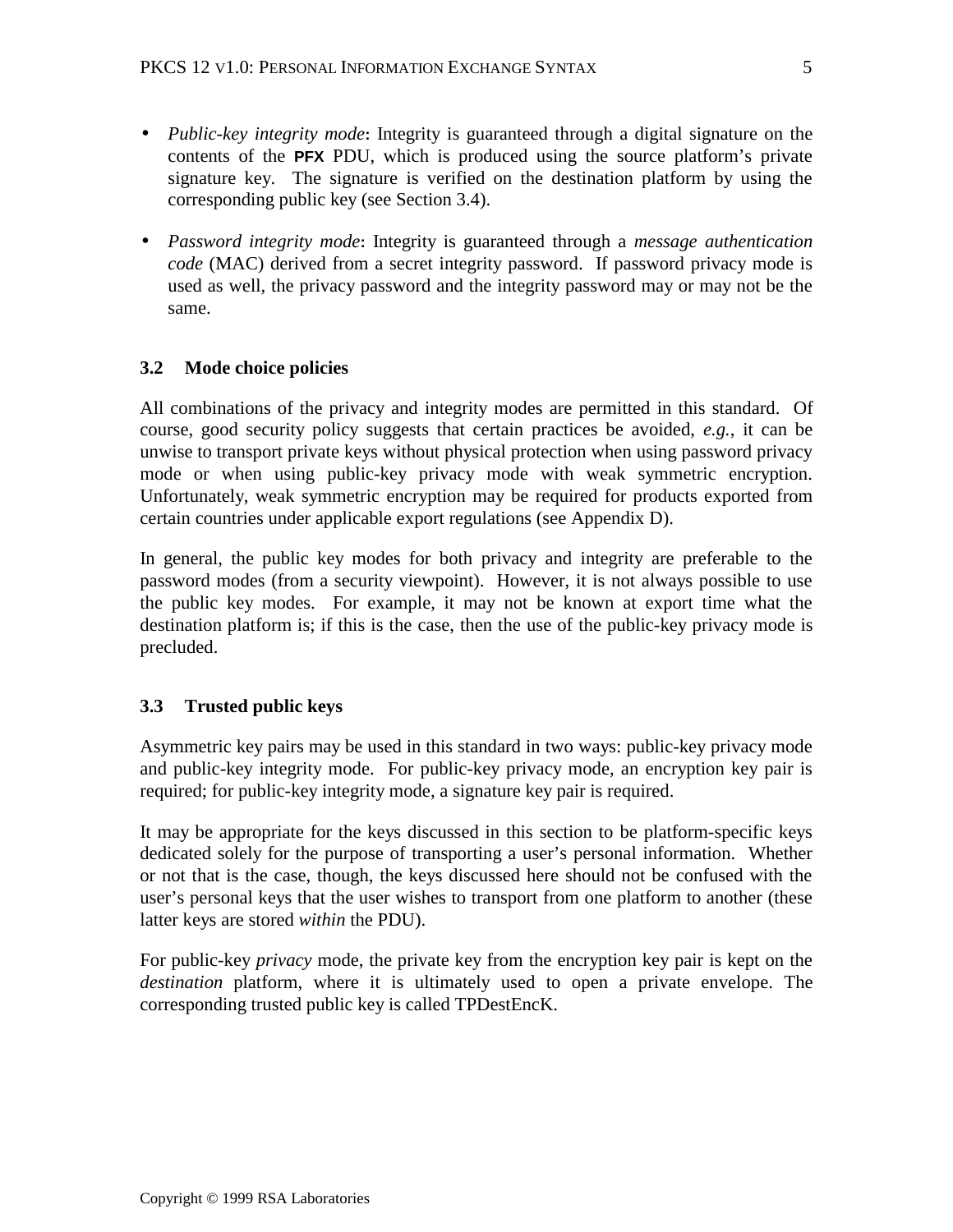For public-key *integrity* mode, the private key from the signature pair is kept on the *source* platform, where it is used to sign personal information. The corresponding trusted public key is called TPSrcSigK.

For both uses of public/private key pairs, the public key from the key pair must be transported to the other platform such that it is trusted to have originated at the correct platform. Judging whether or not a public key is trusted in this sense must ultimately be left to the user. There are a variety of methods for ensuring that a public key is trusted.

The processes of imbuing keys with trust and of verifying trustworthiness of keys are not discussed further in this document. Whenever asymmetric keys are discussed in what follows, the public keys are assumed to be trusted.

### **3.4 The AuthenticatedSafe**

Each compliant platform shall be able to import and export **AuthenticatedSafe** PDUs wrapped in **PFX** PDUs.

For integrity, the **AuthenticatedSafe** is either *signed* (if public-key integrity mode is used) or *MACed* (if password integrity mode is used) to produce a **PFX** PDU. If the **AuthenticatedSafe** is signed, then it is accompanied by a digital signature, which was produced on the source platform with a private signature key, VSrcSigK, corresponding to a trusted public signature key, TPSrcSigK. TPSrcSigK must accompany the **PFX** to the destination platform, where the user can verify the trust in the key and can verify the signature on the **AuthenticatedSafe**. If the **AuthenticatedSafe** is MACed, then it is accompanied by a Message Authentication Code computed from a secret integrity password; salt bits; an iteration count and the contents of the **AuthenticatedSafe**.

The **AuthenticatedSafe** itself consists of a sequence of **ContentInfo** values, some of which may consist of plaintext (*data*), and others which may either be *enveloped* (if public-key privacy mode is used) or *encrypted* (if password privacy mode is used). If the contents are enveloped, then they are encrypted with a symmetric cipher under a freshly generated key, which is in turn encrypted with RSA asymmetric encryption. The RSA public key used to encrypt the symmetric key is called TPDestEncK, and corresponds to an RSA private key, VDestEncK, on the destination platform. TPDestEncK needs to be trusted by the user when it is used at export time. If the contents are encrypted, then they are encrypted with a symmetric cipher under a key derived from a secret privacy password, salt bits and an iteration counter.

Each **ContentInfo** contains an arbitrary collection of private keys, PKCS #8 shrouded private keys, certificates, CRLs, or opaque data objects, at the user's discretion, stored in values of type **SafeContents**.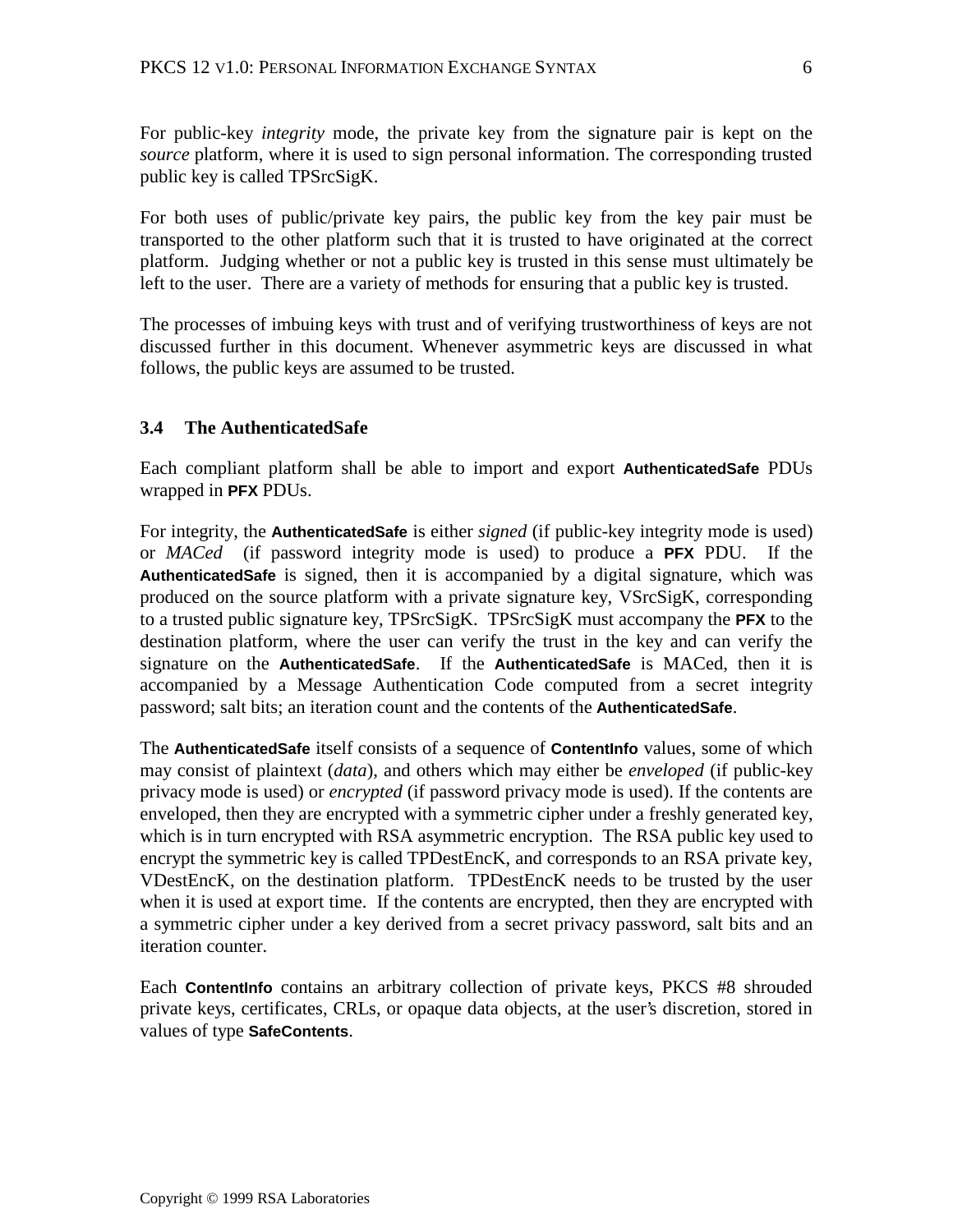The *raison d'être* for the unencrypted option is that some governments restrict certain uses of cryptography. Having several parts in an **AuthenticatedSafe** keeps implementers' options open. For example, it may be the case that strong cryptography can be used to make PKCS #8-shrouded keys, but then these shrouded keys should not be further encrypted, because super-encryption can limit a product's exportability. The multi-part **AuthenticatedSafe** design permits this possibility.

Around the **AuthenticatedSafe** is the integrity-mode wrapper, which protects the entire contents of the **AuthenticatedSafe** (including unencrypted parts, if they are present). This is the reverse of the wrapping order in many protocols, in which privacy is the outermost protection. This latter, more common wrapping order avoids signatures on encrypted data, which are undesirable under certain circumstances; however, these circumstances do not apply to this document, and it is therefore preferable to protect the integrity of as much information as possible.

# **4 PFX PDU syntax**

This format corresponds to the data model presented above, with wrappers for privacy and integrity. This section makes free reference to PKCS #7 [16], and assumes the reader is familiar with terms defined in that document.

All modes of direct exchange use the same PDU format. ASN.1 and BER-encoding ensure platform-independence.

This standard has one ASN.1 export: **PFX**. This is the outer integrity wrapper. Instances of **PFX** contain:

- 1. A **version** indicator. The version shall be **v3** for this version of this document.
- 2. A PKCS #7 **ContentInfo,** whose **contentType** is **signedData** in public-key integrity mode and **data** in password integrity mode.
- 3. An optional instance of **MacData**, present only in password integrity. This object, if present, contains a PKCS #7 **DigestInfo**, which holds the MAC value, a **macSalt** and an **iterationCount**. As described in Appendix B, the MAC key is derived from the password, the **macSalt** and the **iterationCount**; as described in Section 5, the MAC is computed from the **authSafe** value and the MAC key via HMAC [11]. The password and the MAC key are not actually present anywhere in the **PFX**. The salt and (to a certain extent) the iteration count thwarts dictionary attacks against the integrity password.

**PFX ::= SEQUENCE { version INTEGER** {v3(3)}(v3,...),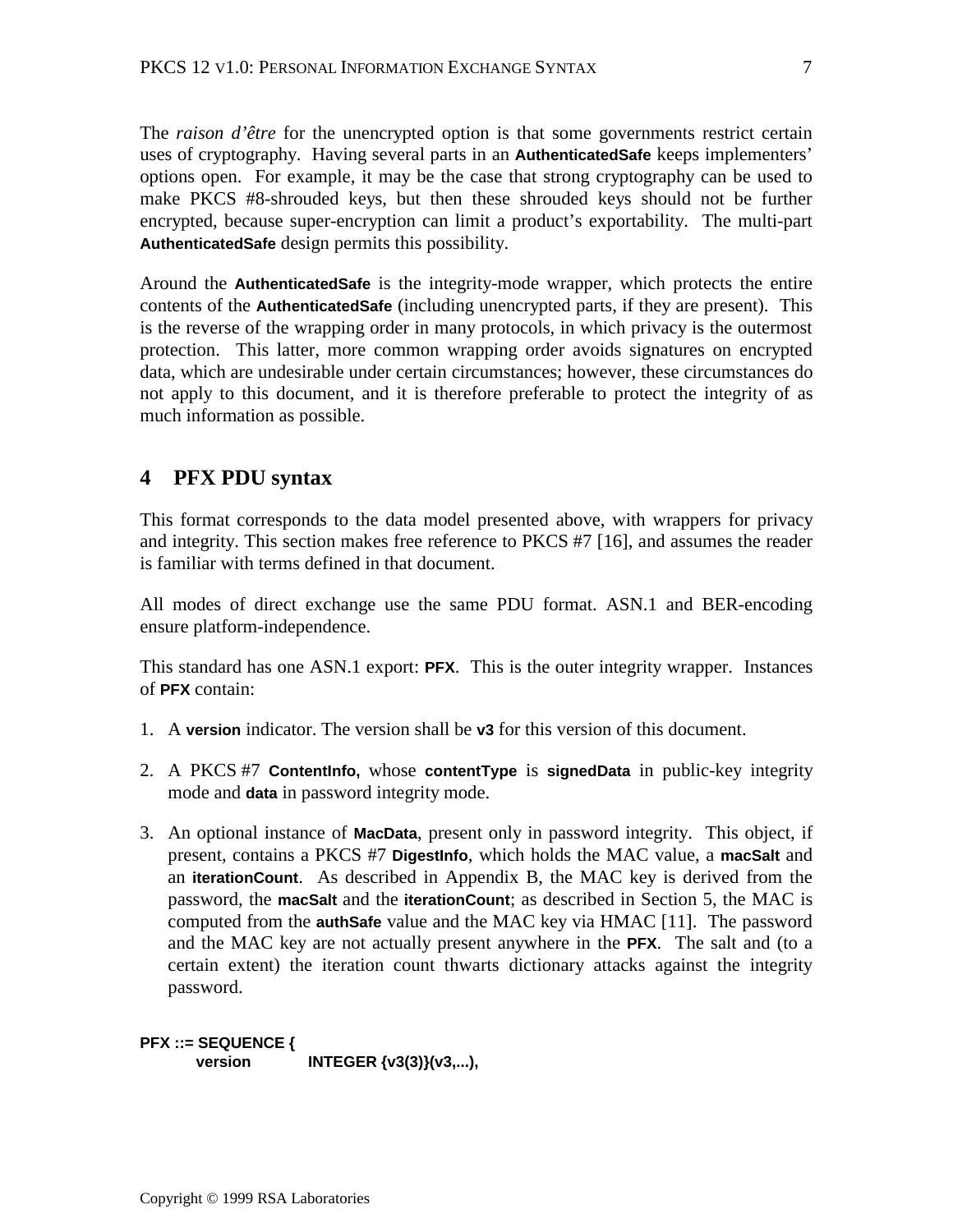| authSafe<br>macData                                                                                                        | Contentinfo,<br><b>MacData OPTIONAL</b> |  |  |  |
|----------------------------------------------------------------------------------------------------------------------------|-----------------------------------------|--|--|--|
|                                                                                                                            |                                         |  |  |  |
| MacData ::= $SEQUENCE$ {                                                                                                   |                                         |  |  |  |
| mac                                                                                                                        | DigestInfo,                             |  |  |  |
| macSalt                                                                                                                    | <b>OCTET STRING,</b>                    |  |  |  |
| <b>iterations</b>                                                                                                          | <b>INTEGER DEFAULT 1</b>                |  |  |  |
| -- Note: The default is for historical reasons and its use is deprecated. A higher<br>-- value, like 1024, is recommended. |                                         |  |  |  |
|                                                                                                                            |                                         |  |  |  |

#### **4.1 The AuthenticatedSafe type**

As mentioned, the **contentType** field of **authSafe** shall be of type **data** or **signedData**. The **content** field of the **authSafe** shall, either directly (**data** case) or indirectly (**signedData** case) contain a BER-encoded value of type **AuthenticatedSafe.**

#### **AuthenticatedSafe ::= SEQUENCE OF ContentInfo**

- **-- Data if unencrypted**
- **-- EncryptedData if password-encrypted**
- **-- EnvelopedData if public key-encrypted**

An **AuthenticatedSafe** contains a sequence of **ContentInfo** values. The **content** field of these **ContentInfo** values contains either plaintext, encrypted or enveloped data. In the case of encrypted or enveloped data, the plaintext of the data holds the BER-encoding of an instance of **SafeContents**. Section 5.1 of this document describes the construction of values of type **AuthenticatedSafe** in more detail.

#### **4.2 The SafeBag type**

The **SafeContents** type is made up of **SafeBag**s. Each **SafeBag** holds one piece of information—a key, a certificate, etc.—which is identified by an object identifier.

#### **SafeContents ::= SEQUENCE OF SafeBag**

```
SafeBag ::= SEQUENCE {
       bagId BAG-TYPE.&id ({PKCS12BagSet})
       bagValue [0] EXPLICIT BAG-TYPE.&Type({PKCS12BagSet}{@bagId}),
       bagAttributes SET OF PKCS12Attribute OPTIONAL
}
PKCS12Attribute ::= SEQUENCE {
      attrId ATTRIBUTE.&id ({PKCS12AttrSet}),
      attrValues SET OF ATTRIBUTE.&Type ({PKCS12AttrSet}{@attrId})
} -- This type is compatible with the X.500 type 'Attribute'
```

```
PKCS12AttrSet ATTRIBUTE ::= {
```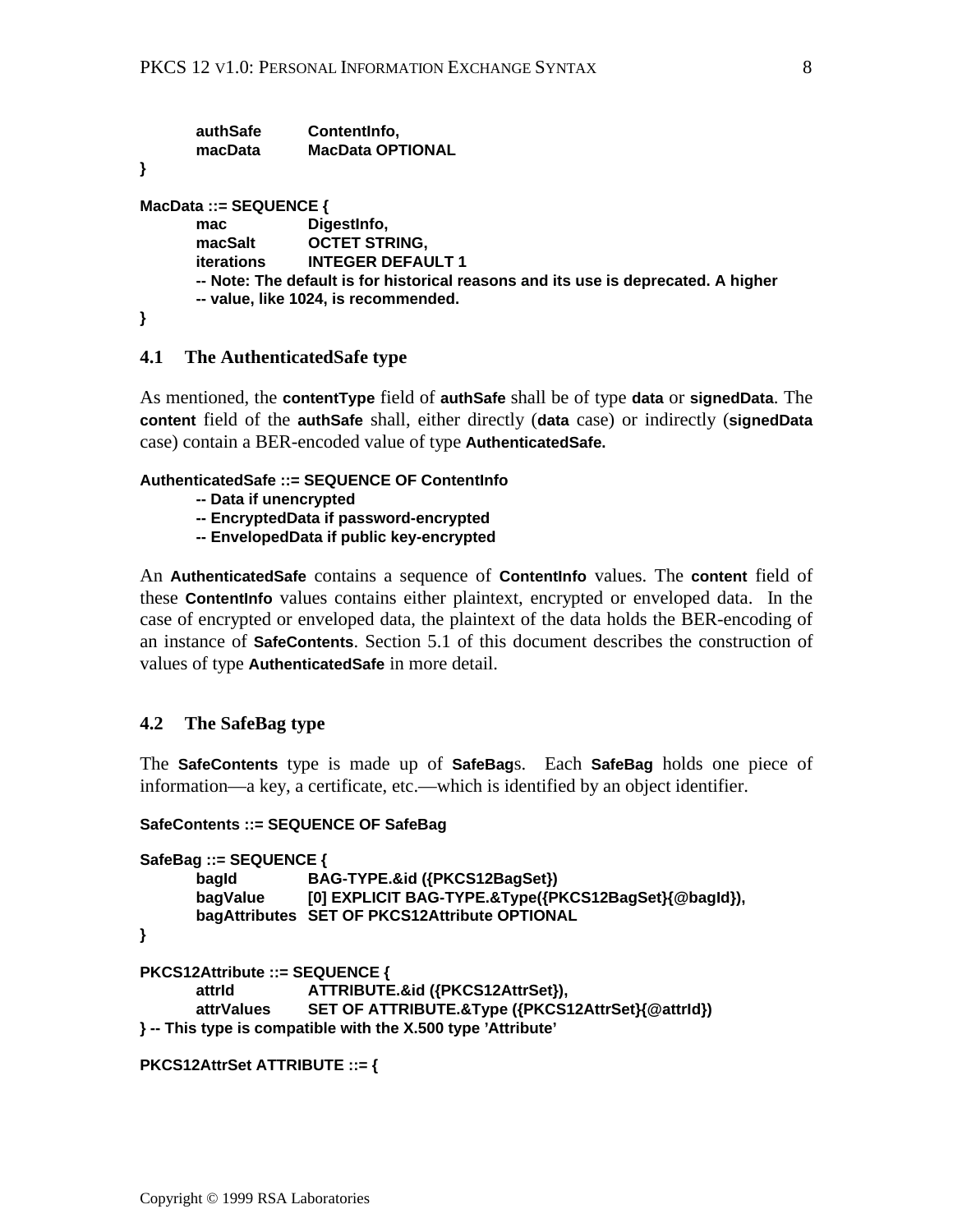**friendlyName | -- from PKCS #9 localKeyId, -- from PKCS #9 ... -- Other attributes are allowed**

**}**

The optional **bagAttributes** field allows users to assign nicknames and identifiers to keys, etc., and permits visual tools to display meaningful strings of some sort to the user.

Six types of safe bags are defined in this version of this document:

```
bagtypes OBJECT IDENTIFIER ::= {pkcs-12 10 1}
BAG-TYPE ::= TYPE-IDENTIFIER
keyBag BAG-TYPE ::=
      {KeyBag IDENTIFIED BY {bagtypes 1}}
pkcs8ShroudedKeyBag BAG-TYPE ::=
      {PKCS8ShroudedKeyBag IDENTIFIED BY {bagtypes 2}}
certBag BAG-TYPE ::=
      {CertBag IDENTIFIED BY {bagtypes 3}}
crlBag BAG-TYPE ::=
       {CRLBag IDENTIFIED BY {bagtypes 4}}
secretBag BAG-TYPE ::=
      {SecretBag IDENTIFIED BY {bagtypes 5}}
safeContentsBag BAG-TYPE ::=
      {SafeContents IDENTIFIED BY {bagtypes 6}}
PKCS12BagSet BAG-TYPE ::= {
      keyBag |
      pkcs8ShroudedKeyBag |
      certBag |
      crlBag |
      secretBag |
      safeContentsBag,
      ... -- For future extensions
```
**}**

As new bag types become recognized in future versions of this standard, the **PKCS12BagSet** may be extended.

### **4.2.1 The KeyBag type**

A **KeyBag** is a PKCS #8 **PrivateKeyInfo**. Note that a **KeyBag** contains only one private key.

**KeyBag ::= PrivateKeyInfo**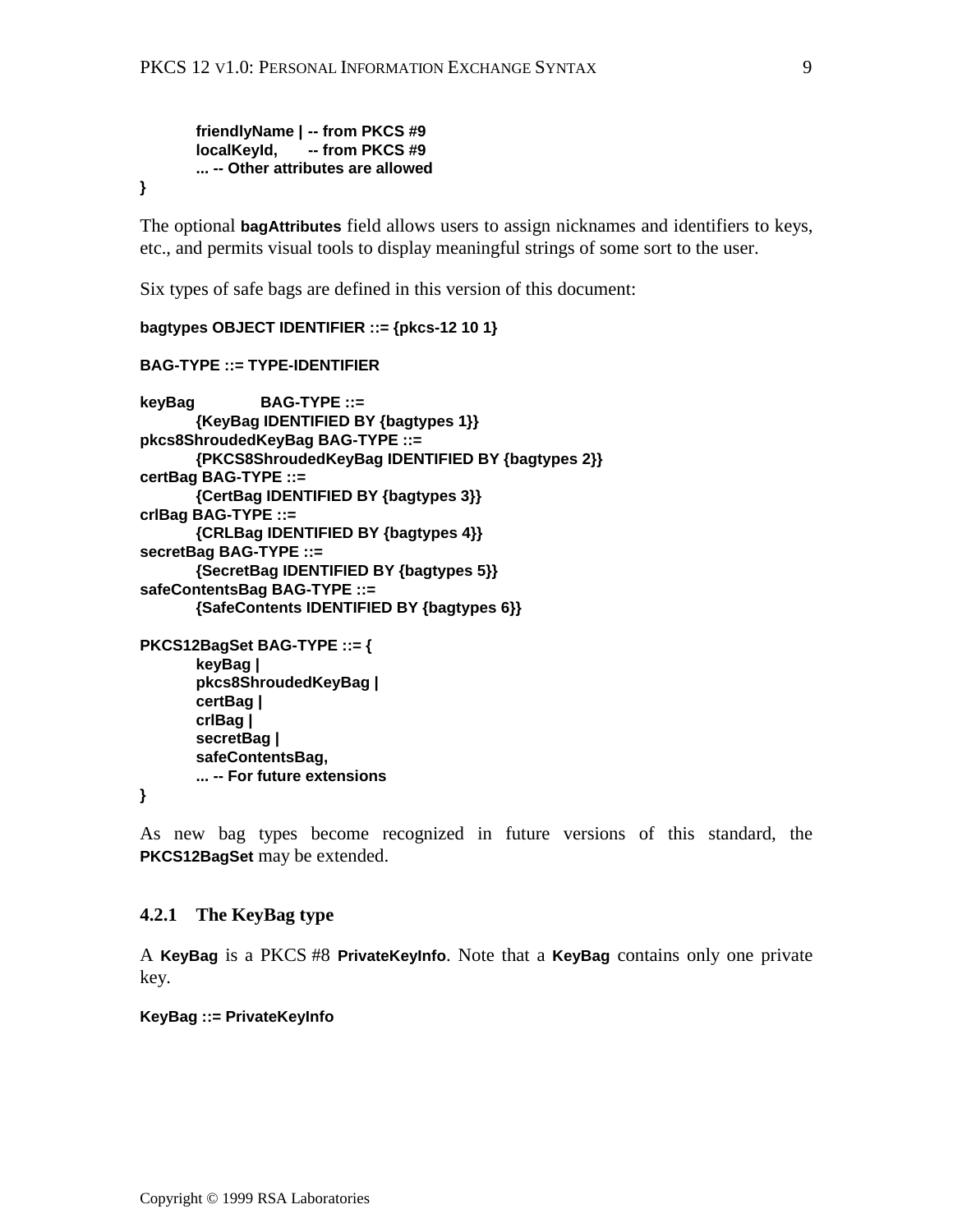## **4.2.2 The PKCS-8ShroudedKeyBag type**

A **PKCS8ShroudedKeyBag** holds a private key, which has been shrouded in accordance with PKCS #8. Note that a **PKCS8ShroudedKeyBag** holds only one shrouded private key.

#### **PKCS8ShroudedKeyBag ::= EncryptedPrivateKeyInfo**

### **4.2.3 The CertBag type**

A **CertBag** contains a certificate of a certain type. Object identifiers are used to distinguish between different certificate types.

```
CertBag ::= SEQUENCE {
       certId BAG-TYPE.&id ({CertTypes}),
        certValue [0] EXPLICIT BAG-TYPE.&Type ({CertTypes}{@certId})
}
x509Certificate BAG-TYPE ::=
       {OCTET STRING IDENTIFIED BY {certTypes 1}}
       -- DER-encoded X.509 certificate stored in OCTET STRING
sdsiCertificate BAG-TYPE ::=
       {IA5String IDENTIFIED BY {certTypes 2}}
       -- Base64-encoded SDSI certificate stored in IA5String
CertTypes BAG-TYPE ::= {
       x509Certificate |
       sdsiCertificate,
       ... -- For future extensions
```

```
}
```
### **4.2.4 The CRLBag type**

A **CRLBag** contains a certificate revocation list (CRL) of a certain type. Object identifiers are used to distinguish between different CRL types.

```
CRLBag ::= SEQUENCE {
      crlId BAG-TYPE.&id ({CRLTypes}),
       crlValue [0] EXPLICIT BAG-TYPE.&Type ({CRLTypes}{@crlId})
}
x509CRL BAG-TYPE ::=
      {OCTET STRING IDENTIFIED BY {certTypes 1}
      -- DER-encoded X.509 CRL stored in OCTET STRING
CRLTypes BAG-TYPE ::= {
      x509CRL,
      ... -- For future extensions
}
```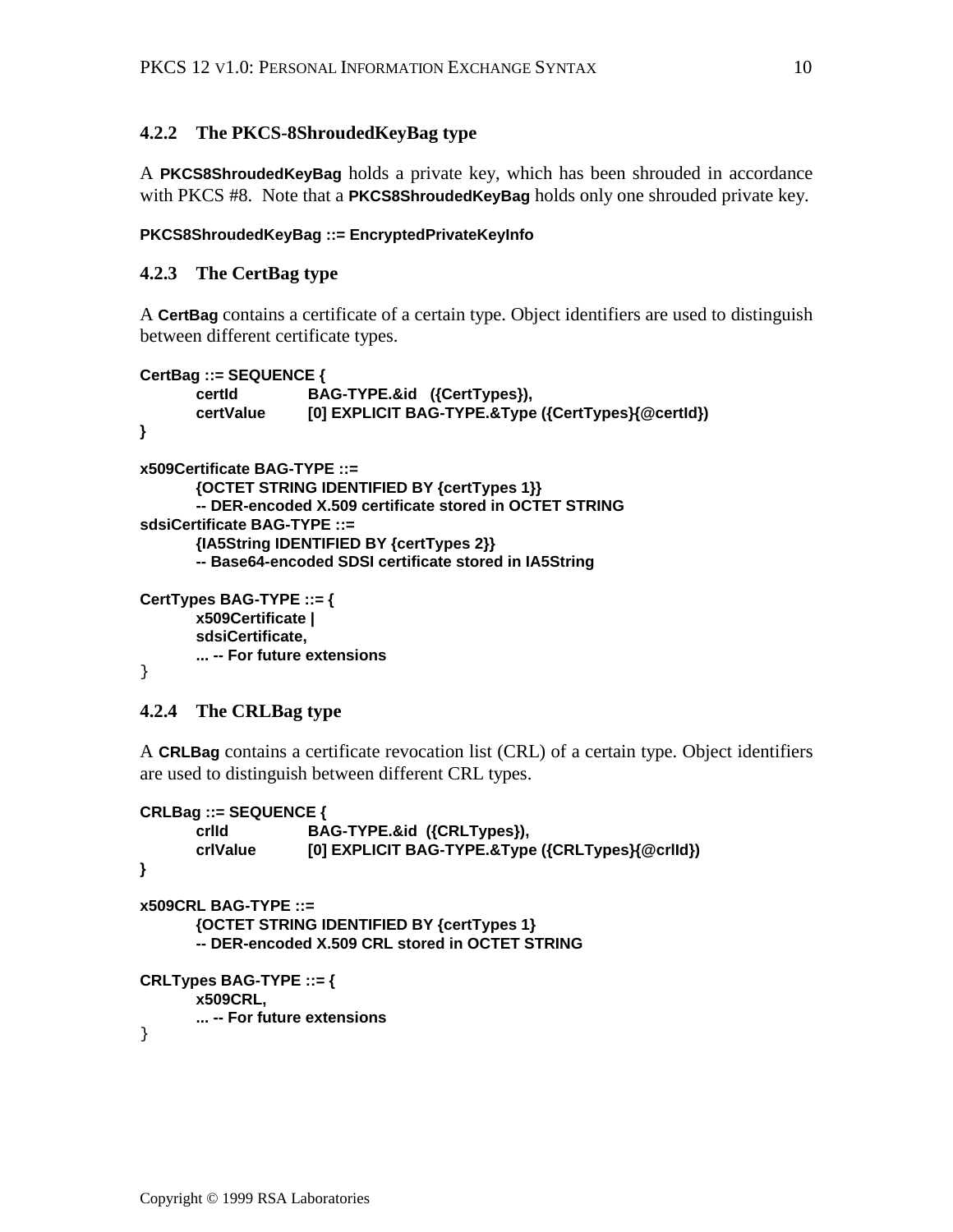# **4.2.5 The SecretBag type**

Each of the user's miscellaneous personal secrets is contained in an instance of **SecretBag**, which holds an object identifier-dependent value. Note that a **SecretBag** contains only one secret.

```
SecretBag ::= SEQUENCE {
        secretTypeId BAG-TYPE.&id ({SecretTypes}),
        secretValue [0] EXPLICIT BAG-TYPE.&Type ({SecretTypes}{secretTypeId})
}
SecretTypes BAG-TYPE ::= {
       ... -- For future extensions
}
```
Implementers' can add values at their own discretion to this set.

### **4.2.6 The SafeContents type**

The sixth type of bag that can be held in a **SafeBag** is a **SafeContents**. This recursive structure allows for arbitrary nesting of multiple **KeyBag**s, **PKCS8ShroudedKeyBag**s, **CertBag**s, **CRLBag**s and **SecretBag**s within the top-level **SafeContents**.

# **5 Using PFX PDUs**

This section describes creation and usage of **PFX** PDUs.

### **5.1 Creating PFX PDUs**

- 1) It is somewhat clear from the ASN.1 how to make a number of instances of **SafeContents**, each containing a number of (possibly nested) instances of **SafeBag**. Let us assume, therefore, a number of instances  $SC_1$ ,  $SC_2$ ,...,  $SC_n$  of **SafeContents**. Note that there can be a more or less arbitrary number of instances of **SafeContents** in a PFX **PDU**. As will be seen in step 2, each instance can be encrypted (or not) separately.
- 2) For each  $SC<sub>i</sub>$ , depending on the chosen encryption option,
	- a) If  $SC_i$  is not to be encrypted, make a **Contentinfo**  $CI_i$  holding content type **Data**. The contents of the **Data OCTET STRING** shall be a BER-encoding of  $SC_i$ (including tag, length, and value octets).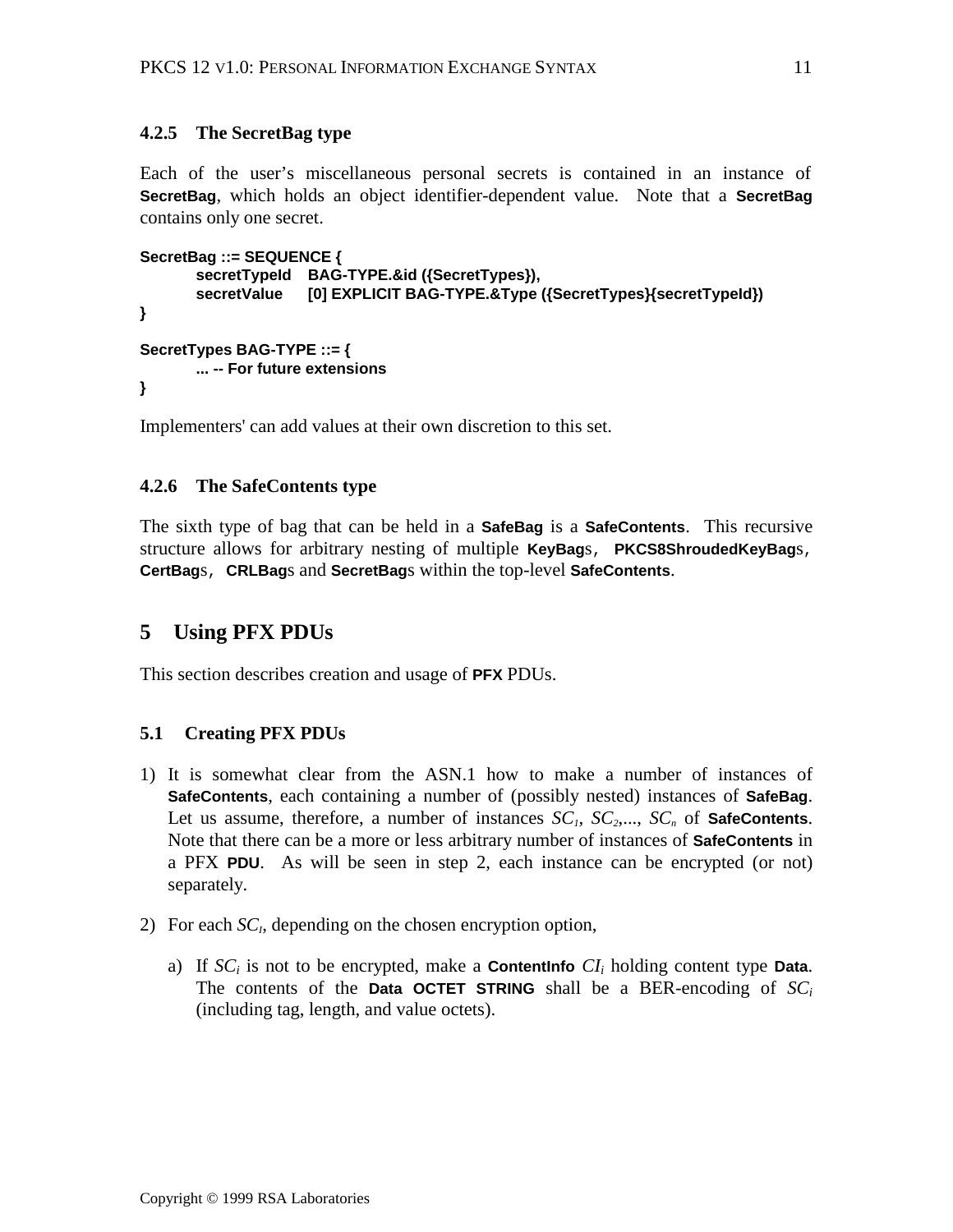- b) If  $SC_i$  is to be encrypted with a password, make a **Contentinfo**  $CI_i$  of type **EncryptedData.** The **encryptedContentInfo** field of  $CI<sub>i</sub>$  has its **contentType** field set to **data** and its **encryptedContent** field set to the encryption of the BERencoding of  $SC_i$  (note that the tag and length octets shall be present).
- c) If  $SC_i$  is to be encrypted with a public key, make a **Contentinitio**  $CI_i$  of type **EnvelopedData** in essentially the same fashion as the **EncryptedData ContentInfo** was made in b).
- 3) Make an instance of **AuthenticatedSafe** by stringing together the *CIi* 's in a **SEQUENCE**.
- 4) Make a **ContentInfo** *T* holding content type **Data**. The contents of the **Data OCTET STRING** shall be a BER-encoding of the **AuthenticatedSafe** value (including tag, length, and value octets).
- 5) For integrity protection,
	- a) If the **PFX** PDU is to be authenticated with a digital signature, make a **ContentInfo** *C* of type **SignedData**. The **contentInfo** field of the **SignedData** in *C* has *T* in it. *C* is the **ContentInfo** in the top-level PFX structure.
	- b) If the **PFX** PDU is to be authenticated with HMAC, then an SHA-1 HMAC is computed on the contents of the **Data** in *T* (i.e. excluding the **OCTET STRING** tag and length bytes). This is exactly what would be initially digested in step 5a) if public-key authentication were being used.

# **5.2 Importing keys, etc., from a PFX PDU**

Importation from a **PFX** is accomplished essentially by reversing the procedure for creating a **PFX**. In general, when an application imports keys, etc., from a **PFX**, it should ignore any object identifiers that it is not familiar with. At times, it may be appropriate to alert the user to the presence of such object identifiers.

Special care may be taken by the application when importing an item in the **PFX** would require overwriting an item, which already exists locally. The behavior of the application when such an item is encountered may depend on what the item is (*i.e.*, it may be that a PKCS #8-shrouded private key and a CRL should be treated differently here). Appropriate behavior may be to ask the user what action should be taken for this item.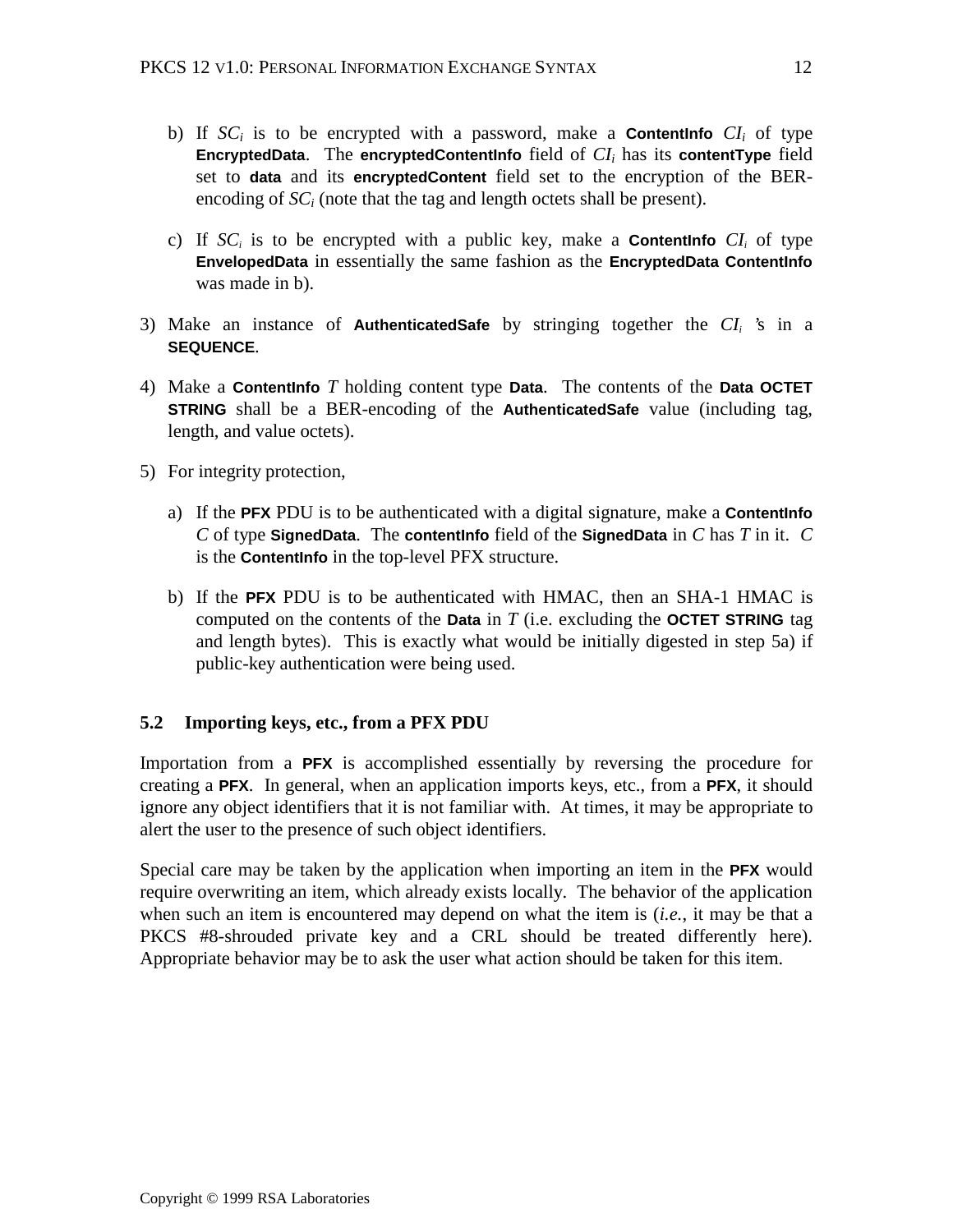# **A. Message Authentication Codes (MACs)**

A MAC is a special type of function of a *message* (data bits) and an *integrity key*. It can be computed or checked only by someone possessing both the message and the integrity key. Its security follows from the secrecy of the integrity key. In this standard, MACing is used in password integrity mode.

This document uses a particular type of MAC called HMAC [11], which can be constructed from any of a variety of hash functions. Note that the specification in [11] differs somewhat from the specification in [12]. The hash function HMAC is based on is identified in the **MacData** which holds the MAC; for this version of this standard, the hash function should be SHA-1. As indicated in Section B.4, this implies that SHA-1 is also used to derive the MAC key itself in password integrity mode, and that the MAC key has 160 bits.

When password integrity mode is used to secure a **PFX** PDU, an SHA-1 HMAC is computed on the BER-encoding of the contents of the **content** field of the **authSafe** field in the **PFX** PDU (see Section 5.1).

# **B. Deriving keys and IVs from passwords and salt**

We present here a general method for using a hash function to produce various types of pseudo-random bits from a password and a string of salt bits. This method is used for password privacy mode and password integrity mode in the present standard<sup>1</sup>.

### **B.1 Password formatting**

<u>.</u>

The underlying password-based encryption methods in PKCS #5 v1.5 viewed passwords (and salt) as being simple byte strings. The underlying password-based encryption methods and the underlying password-based authentication methods in this version of this document are similar.

What's left unspecified in the above paragraph is precisely where the byte string representing a password comes from (this is not an issue with salt strings, since they are supplied as a password-based encryption (or authentication) parameter). PKCS #5 Version 1.5 says: "How passwords are entered by an entity (a user) is outside the scope of this standard. However, it is recommended in the interest of interoperability that when

<sup>&</sup>lt;sup>1</sup> **Note**: In general, procedures and algorithms defined in [15] should be used, this appendix is present only to describe password-based key derivation using algorithms defined in this document.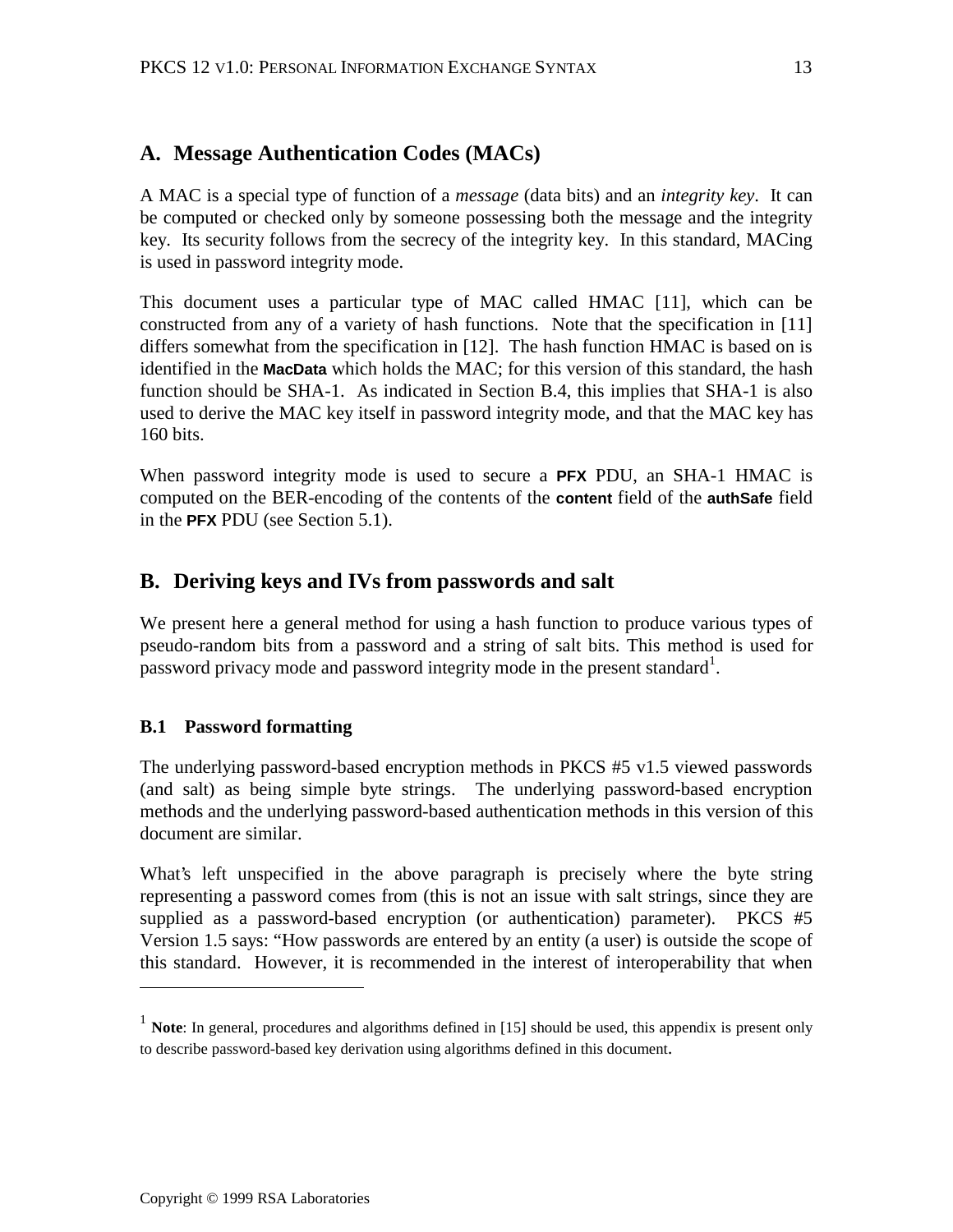messages encrypted according to this standard are to be transferred from one computer system to another, the password should consist of printable ASCII characters (values 32 to 126 inclusive). This recommendation may require that password-entry software support optional conversion from a local character set to ASCII."

In this specification however, all passwords are created from **BMPString**s with a NULL terminator. This means that each character in the original **BMPString** is encoded in 2 bytes in big-endian format (most-significant byte first). There are no Unicode byte order marks. The 2 bytes produced from the last character in the **BMPString** are followed by two additional bytes with the value 0x00.

To illustrate with a simple example, if a user enters the 6-character password "Beavis", the string that PKCS #12 implementations should treat as the password is the following string of 14 bytes:

0x00 0x42 0x00 0x65 0x00 0x61 0x00 0x76 0x00 0x69 0x00 0x73 0x00 0x00

# **B.2 General method**

Let H be a hash function built around a compression function *f*:  $Z_2^u \times Z_2^v \to Z_2^u$  (that is, H has a chaining variable and output of length *u* bits, and the message input to the compression function of H is *v* bits). For MD2 and MD5,  $u=128$  and  $v=512$ ; for SHA-1, *u*=160 and *v*=512. Furthermore, let *r* be the iteration count.

We assume here that *u* and *v* are both multiples of 8, as are the lengths of the password and salt strings (which we denote by *p* and *s*, respectively) and the number *n* of pseudorandom bits required. In addition, *u* and *v* are of course non-zero.

The following procedure can be used to produce pseudo-random bits for a particular "purpose" which is identified by a byte, *ID*. The meaning of this *ID* byte will be discussed later.

- 1. Construct a string, *D* (the "diversifier"), by concatenating *v*/8 copies of *ID*.
- 2. Concatenate copies of the salt together to create a string *S* of length  $v \cdot | s/v |$  bits (the final copy of the salt may be truncated to create *S*). Note that if the salt is the empty string, then so is *S*.
- 3. Concatenate copies of the password together to create a string *P* of length  $v \cdot | p / v |$  bits (the final copy of the password may be truncated to create *P*). Note that if the password is the empty string, then so is *P*.
- 4. Set *I*=*S*||*P* to be the concatenation of *S* and *P*.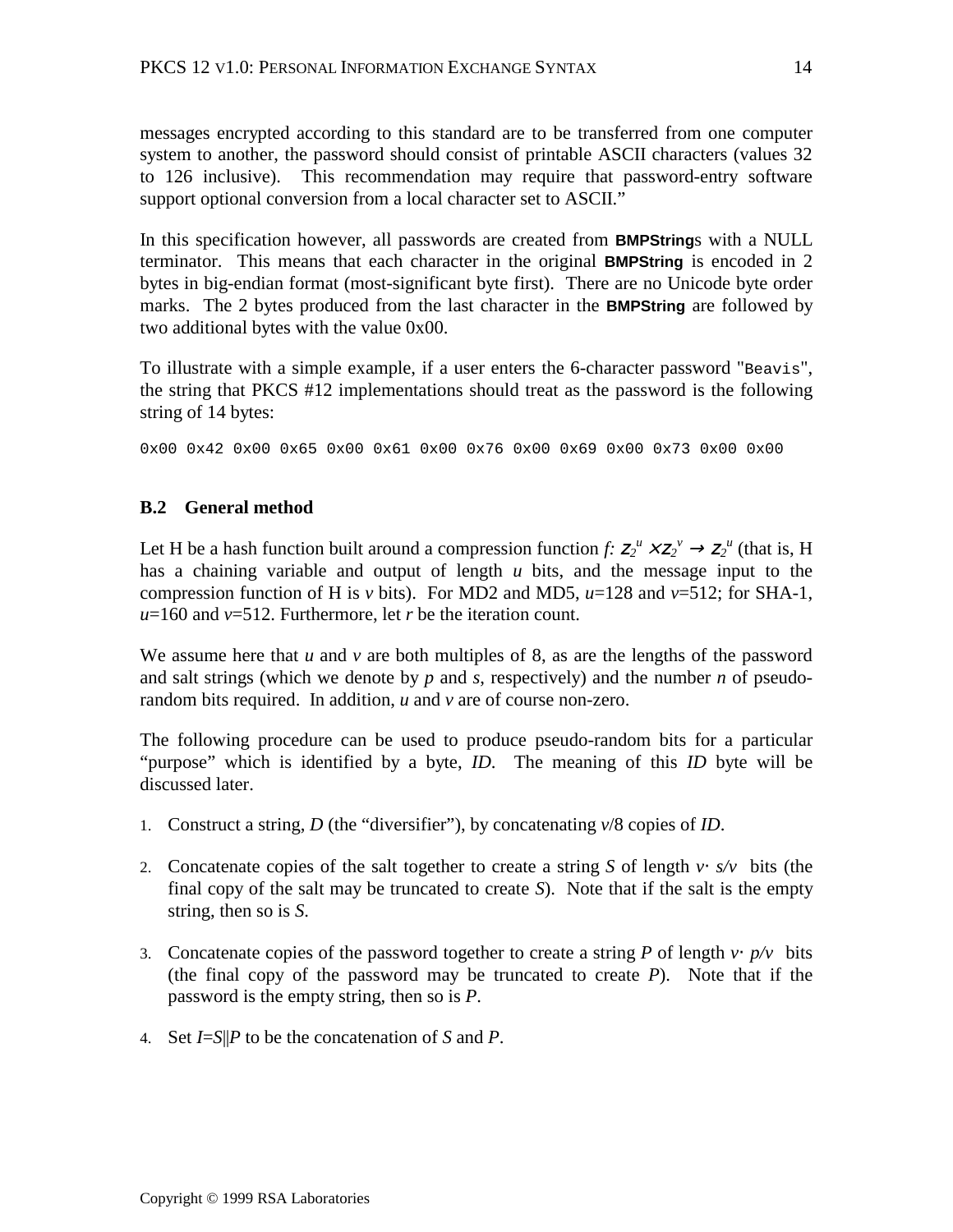- 5. Set  $c = \lfloor n/u \rfloor$ .
- 6. For  $i=1, 2, ..., c$ , do the following:
	- a) Set  $A_i = H^r(D||I)$ . (i.e. the  $r^{\text{th}}$  hash of  $D||I, H(H(H(..., H(D||I))))$
	- b) Concatenate copies of  $A_i$  to create a string  $B$  of length  $\nu$  bits (the final copy of  $A_i$ may be truncated to create *B*).
	- c) Treating *I* as a concatenation  $I_0, I_1, \ldots, I_{k-1}$  of *v*-bit blocks, where  $k = \sqrt{\frac{s}{\sqrt{k}}}\sqrt{\frac{1}{n}}\sqrt{v}$ , modify *I* by setting  $I_j=(I_j+B+1) \text{ mod } 2^{\nu}$  for each *j*.
- 7. Concatenate *A*1, *A*2, …, *Ac* together to form a pseudo-random bit string, *A*.
- 8. Use the first *n* bits of *A* as the output of this entire process.

If the above process is being used to generate a DES key, the process should be used to create 64 random bits, and the key's parity bits should be set after the 64 bits have been produced. Similar concerns hold for 2-key and 3-key triple-DES keys, for CDMF keys, and for any similar keys with parity bits "built into them".

#### **B.3 More on the** *ID* **byte**

This standard specifies 3 different values for the *ID* byte mentioned above:

- 1. If *ID*=1, then the pseudo-random bits being produced are to be used as key material for performing encryption or decryption.
- 2. If *ID*=2, then the pseudo-random bits being produced are to be used as an IV (Initial Value) for encryption or decryption.
- 3. If *ID*=3, then the pseudo-random bits being produced are to be used as an integrity key for MAC-ing.

#### **B.4 Keys and IVs for password privacy mode**

When password privacy mode is used to encrypt a **PFX** PDU, a *password* (typically entered by the user), a *salt* and an *iteration* parameter are used to derive a key (and an IV, if necessary). The password is a Unicode string, and as such, each character in it is represented by 2 bytes. The salt is a byte string, and so can be represented directly as a sequence of bytes.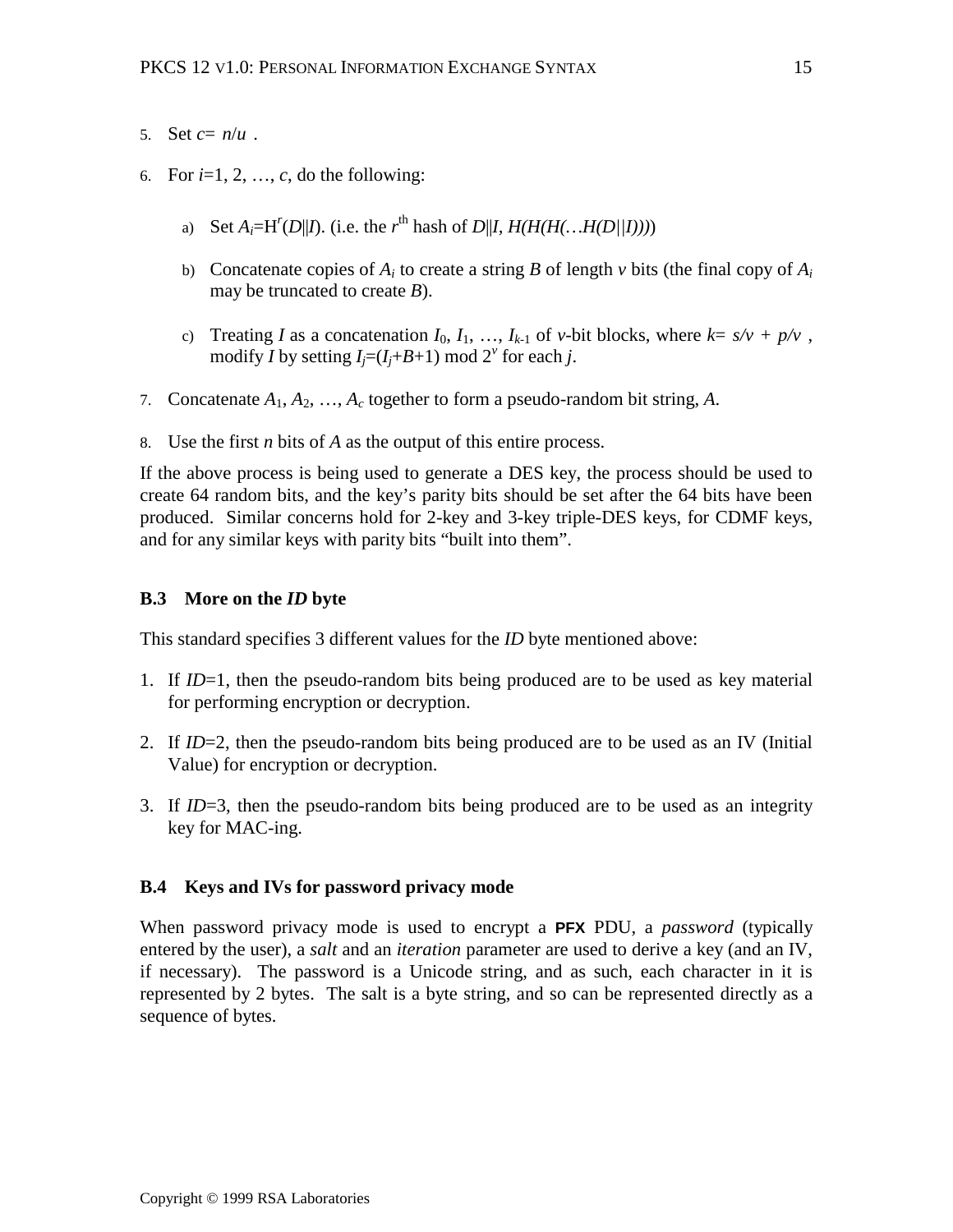This standard does not prescribe a length for the password. As usual, however, too short a password might compromise privacy. A particular application might well require a user-entered privacy password for creating a **PFX** PDU to have a password exceeding some specific length.

This standard also does not prescribe a length for the salt. Ideally, the salt is as long as the output of the hash function being used, and consists of completely *random* bits.

The iteration count is recommended to be 1024 or more (see [15] for more information).

PKCS #5 provides a number of algorithm identifiers for deriving keys and IVs; here, we specify a few more, all of which use the procedure detailed in Section B.2 and Section B.3 to construct keys (and IVs, where needed). As is implied by their names, all of the object identifiers below use the hash function SHA-1.

**pkcs-12PbeIds OBJECT IDENTIFIER ::= {pkcs-12 1}**

**pbeWithSHAAnd128BitRC4 OBJECT IDENTIFIER ::= {pkcs-12PbeIds 1} pbeWithSHAAnd40BitRC4 OBJECT IDENTIFIER ::= {pkcs-12PbeIds 2} pbeWithSHAAnd3-KeyTripleDES-CBC OBJECT IDENTIFIER ::= {pkcs-12PbeIds 3} pbeWithSHAAnd2-KeyTripleDES-CBC OBJECT IDENTIFIER ::= {pkcs-12PbeIds 4} pbeWithSHAAnd128BitRC2-CBC OBJECT IDENTIFIER ::= {pkcs-12PbeIds 5} pbewithSHAAnd40BitRC2-CBC OBJECT IDENTIFIER ::= {pkcs-12PbeIds 6}**

Each of the six PBE object identifiers above has the following ASN.1 type for parameters:

```
pkcs-12PbeParams ::= SEQUENCE {
     salt OCTET STRING,
     iterations INTEGER
}
```
The **pkcs-12PbeParams** holds the salt which is used to generate the key (and IV, if necessary) and the number of iterations to carry out.

Note that the first two algorithm identifiers above (the algorithm identifiers for RC4) only derive keys; it is unnecessary to derive an IV for RC4.

# **B.5 Keys for password integrity mode**

When password integrity mode is used to protect a **PFX** PDU, a password and salt are used to derive a MAC key. As with password privacy mode, the password is a Unicode string, and the salt is a byte string. No particular lengths are prescribed in this standard for either the password or the salt, but the general advice about passwords and salt that was given in Section B.4 applies here, as well.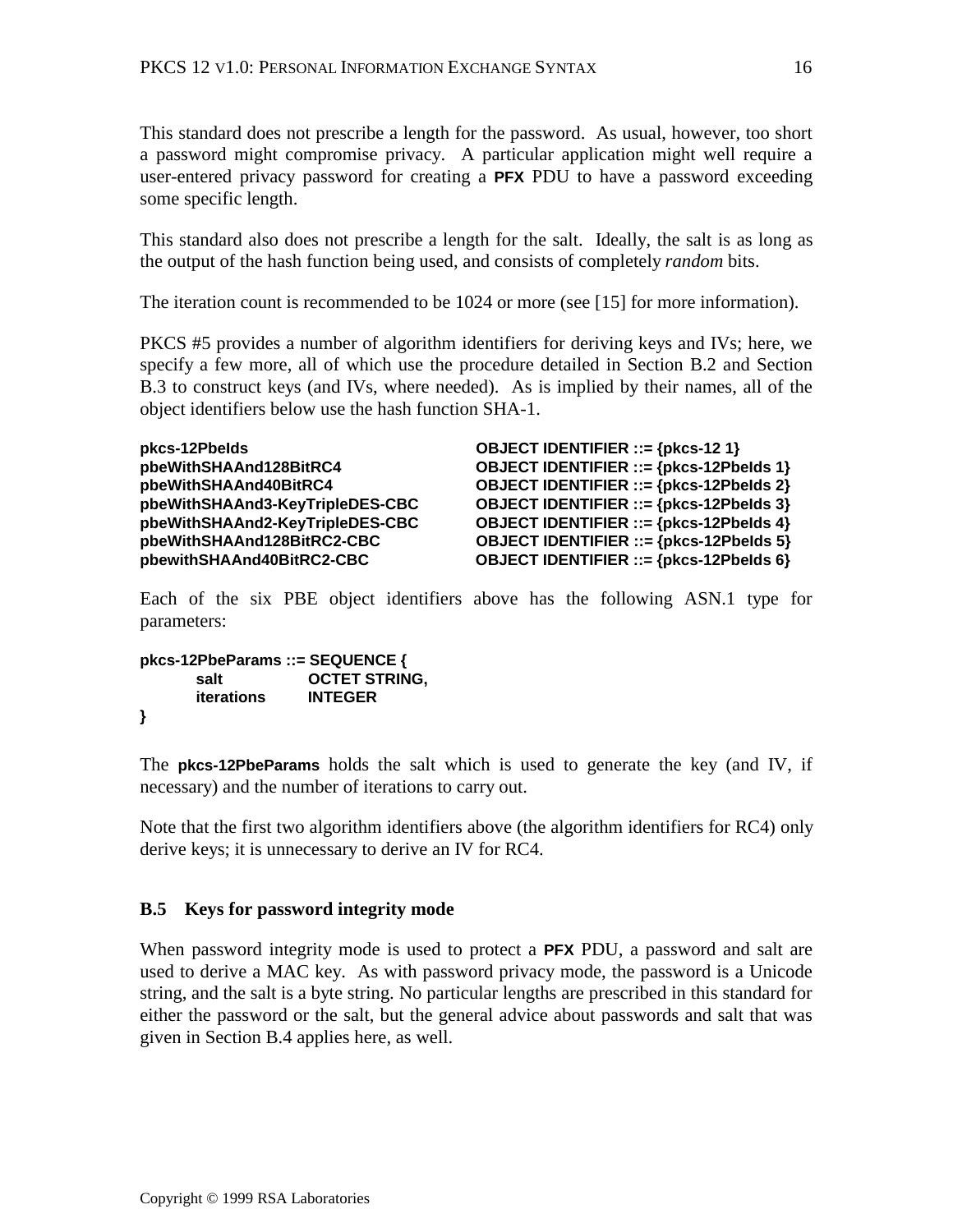The hash function used to derive MAC keys is whatever hash function is going to be used for MACing. The MAC keys that are derived have the same length as the hash function's output. In this version of this standard, SHA-1 is used for performing all MACing, and so all MAC keys are 160 bits. See Appendix A for more information on MACing.

# **C. ASN.1 module**

This appendix documents all ASN.1 types, values and object sets defined in this specification. It does so by providing an ASN.1 module called **PKCS-12**.

**PKCS-12 {iso(1) member-body(2) us(840) rsadsi(113549) pkcs(1) pkcs-12(12) modules(0) pkcs-12(1)}**

**-- This module has been checked for conformance with the ASN.1 standard by the OSS -- ASN.1 Tools**

**DEFINITIONS IMPLICIT TAGS ::=**

#### **BEGIN**

**-- EXPORTS ALL**

**-- All types and values defined in this module is exported for use in other ASN.1 modules.**

#### **IMPORTS**

```
informationFramework
     FROM UsefulDefinitions {joint-iso-itu-t(2) ds(5) module(1) usefulDefinitions(0) 3}
```
#### **ATTRIBUTE**

**FROM InformationFramework informationFramework**

**ContentInfo, DigestInfo FROM PKCS-7 {iso(1) member-body(2) us(840) rsadsi(113549) pkcs(1) pkcs-7(7) modules(0) pkcs-7(1)}**

**PrivateKeyInfo, EncryptedPrivateKeyInfo FROM PKCS-8 {iso(1) member-body(2) us(840) rsadsi(113549) pkcs(1) pkcs-8(8) modules(1) pkcs-8(1)}**

**pkcs-9, friendlyName, localKeyId, certTypes, crlTypes FROM PKCS-9 {iso(1) member-body(2) us(840) rsadsi(113549) pkcs(1) pkcs-9(9) modules(0) pkcs-9(1)};**

**-- Object identifiers**

| rsadsi  | OBJECT IDENTIFIER ::= $\{iso(1)$ member-body(2) us(840) rsadsi(113549)} |
|---------|-------------------------------------------------------------------------|
| pkcs    | <b>OBJECT IDENTIFIER</b> ::= $\{rsadsi pkcs(1)\}$                       |
| pkcs-12 | <b>OBJECT IDENTIFIER</b> ::= $\{ptccs 12\}$                             |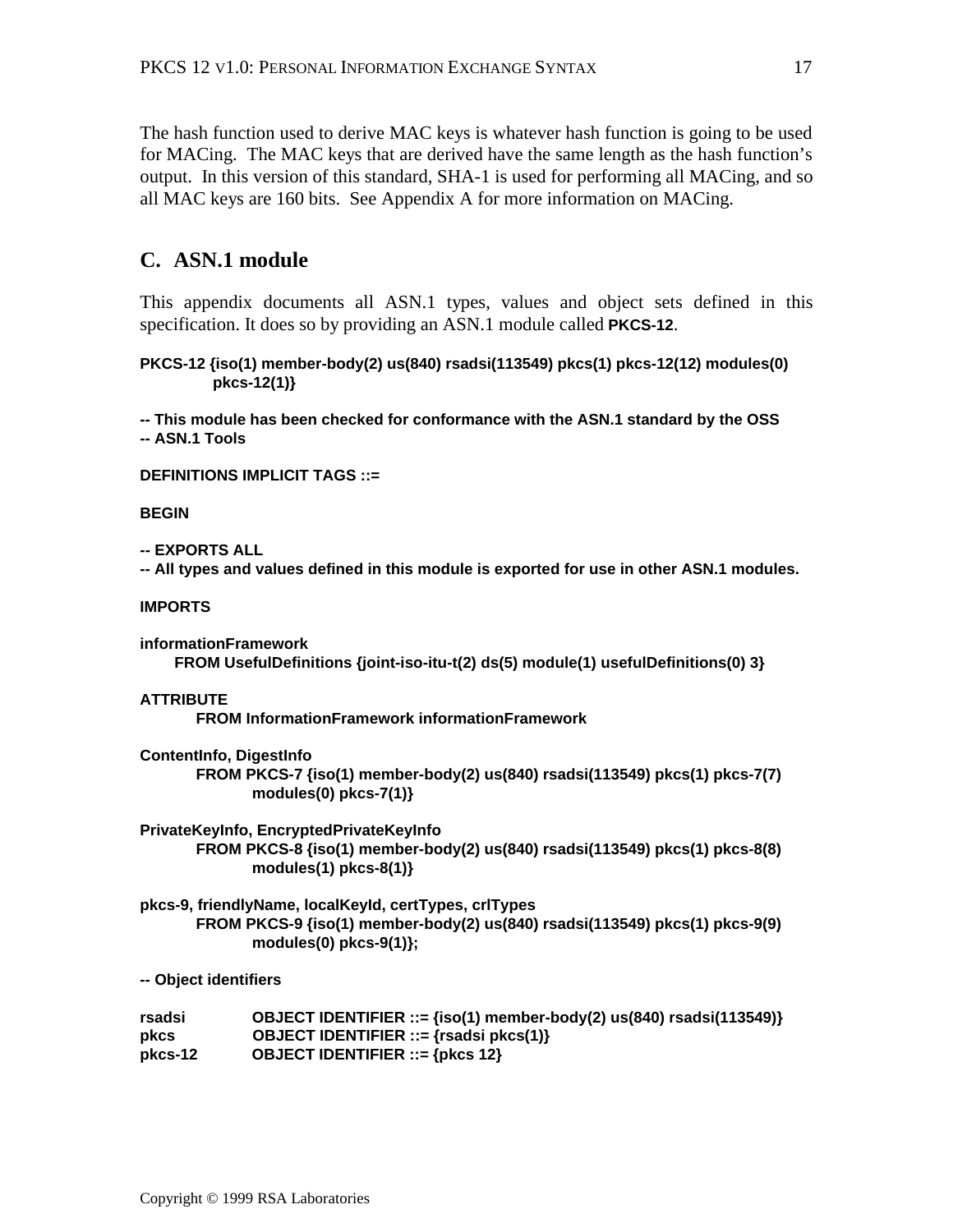```
pkcs-12PbeIds OBJECT IDENTIFIER ::= {pkcs-12 1}
pbeWithSHAAnd128BitRC4 OBJECT IDENTIFIER ::= {pkcs-12PbeIds 1}
pbeWithSHAAnd40BitRC4 OBJECT IDENTIFIER ::= {pkcs-12PbeIds 2}
pbeWithSHAAnd3-KeyTripleDES-CBCOBJECT IDENTIFIER ::= {pkcs-12PbeIds 3}
pbeWithSHAAnd2-KeyTripleDES-CBCOBJECT IDENTIFIER ::= {pkcs-12PbeIds 4}
pbeWithSHAAnd128BitRC2-CBC OBJECT IDENTIFIER ::= {pkcs-12PbeIds 5}
pbewithSHAAnd40BitRC2-CBC OBJECT IDENTIFIER ::= {pkcs-12PbeIds 6}
bagtypes OBJECT IDENTIFIER ::= {pkcs-12 10 1}
-- The PFX PDU
PFX ::= SEQUENCE {
      version INTEGER {v3(3)}(v3,...),
       authSafe ContentInfo,
                   MacData OPTIONAL
}
MacData ::= SEQUENCE {
       mac DigestInfo,
      macSalt OCTET STRING,
      iterations INTEGER DEFAULT 1
      -- Note: The default is for historical reasons and its use is deprecated. A higher
      -- value, like 1024 is recommended.
}
AuthenticatedSafe ::= SEQUENCE OF ContentInfo
      -- Data if unencrypted
      -- EncryptedData if password-encrypted
      -- EnvelopedData if public key-encrypted
SafeContents ::= SEQUENCE OF SafeBag
SafeBag ::= SEQUENCE {
       bagId BAG-TYPE.&id ({PKCS12BagSet}),
       bagValue [0] EXPLICIT BAG-TYPE.&Type({PKCS12BagSet}{@bagId}),
       bagAttributes SET OF PKCS12Attribute OPTIONAL
}
-- Bag types
keyBag BAG-TYPE ::=
      {KeyBag IDENTIFIED BY {bagtypes 1}}
pkcs-8ShroudedKeyBag BAG-TYPE ::=
      {PKCS8ShroudedKeyBag IDENTIFIED BY {bagtypes 2}}
certBag BAG-TYPE ::=
      {CertBag IDENTIFIED BY {bagtypes 3}}
crlBag BAG-TYPE ::=
      {CRLBag IDENTIFIED BY {bagtypes 4}}
secretBag BAG-TYPE ::=
      {SecretBag IDENTIFIED BY {bagtypes 5}}
```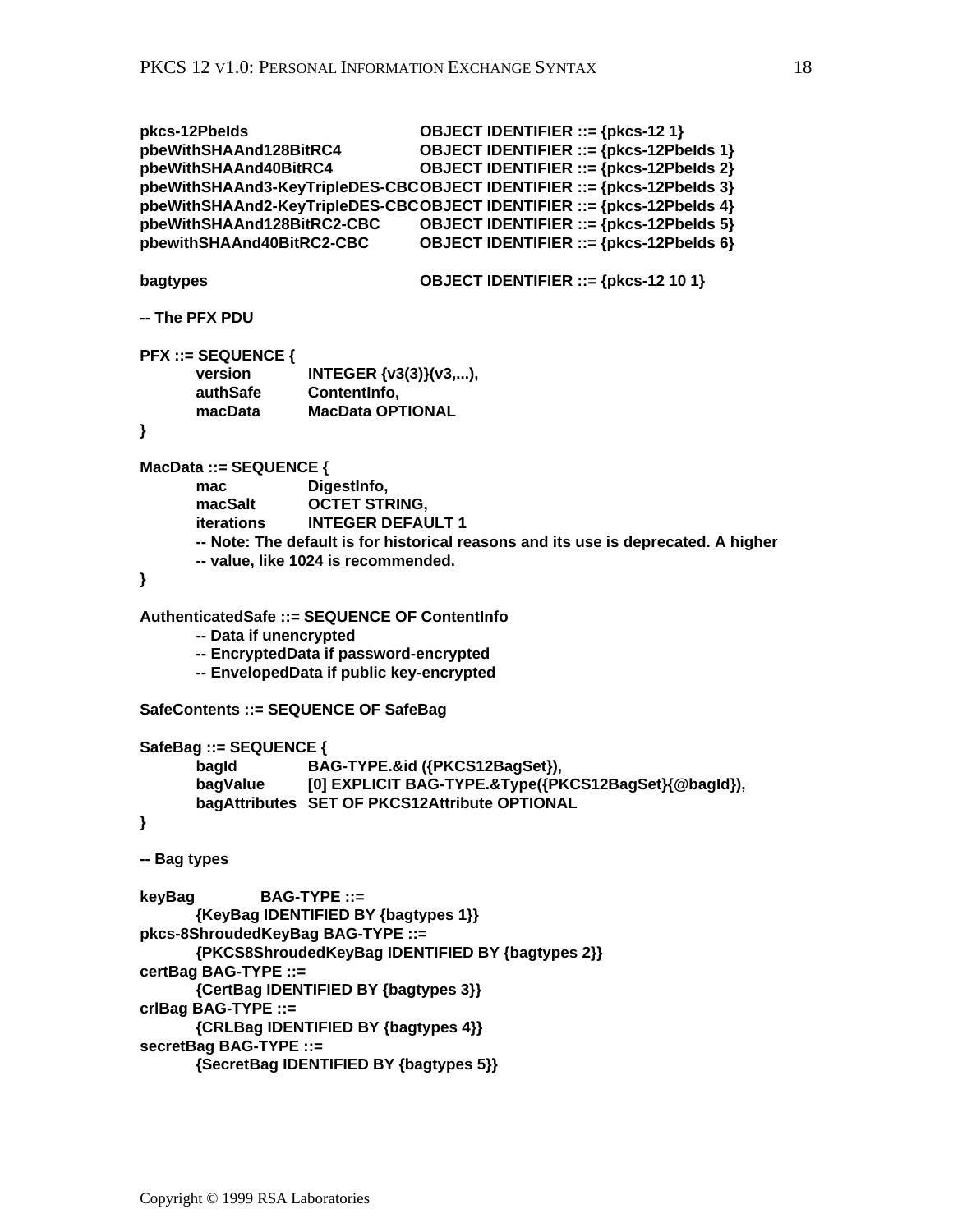```
safeContentsBag BAG-TYPE ::=
       {SafeContents IDENTIFIED BY {bagtypes 6}}
PKCS12BagSet BAG-TYPE ::= {
       keyBag |
       pkcs8ShroudedKeyBag |
       certBag |
       crlBag |
       secretBag |
       safeContentsBag,
       ... -- For future extensions
}
BAG-TYPE ::= TYPE-IDENTIFIER
-- KeyBag
KeyBag ::= PrivateKeyInfo
-- Shrouded KeyBag
PKCS8ShroudedKeyBag ::= EncryptedPrivateKeyInfo
-- CertBag
CertBag ::= SEQUENCE {
       certId BAG-TYPE.&id ({CertTypes}),
       certValue [0] EXPLICIT BAG-TYPE.&Type ({CertTypes}{@certId})
}
x509Certificate BAG-TYPE ::=
       {OCTET STRING IDENTIFIED BY {certTypes 1}}
       -- DER-encoded X.509 certificate stored in OCTET STRING
sdsiCertificate BAG-TYPE ::=
       {IA5String IDENTIFIED BY {certTypes 2}}
       -- Base64-encoded SDSI certificate stored in IA5String
CertTypes BAG-TYPE ::= {
      x509Certificate |
       sdsiCertificate,
       ... -- For future extensions
}
-- CRLBag
CRLBag ::= SEQUENCE {
       crlId BAG-TYPE.&id ({CRLTypes}),
                    [0] EXPLICIT BAG-TYPE.&Type ({CRLTypes}{@crlId})
}
x509CRL BAG-TYPE ::=
```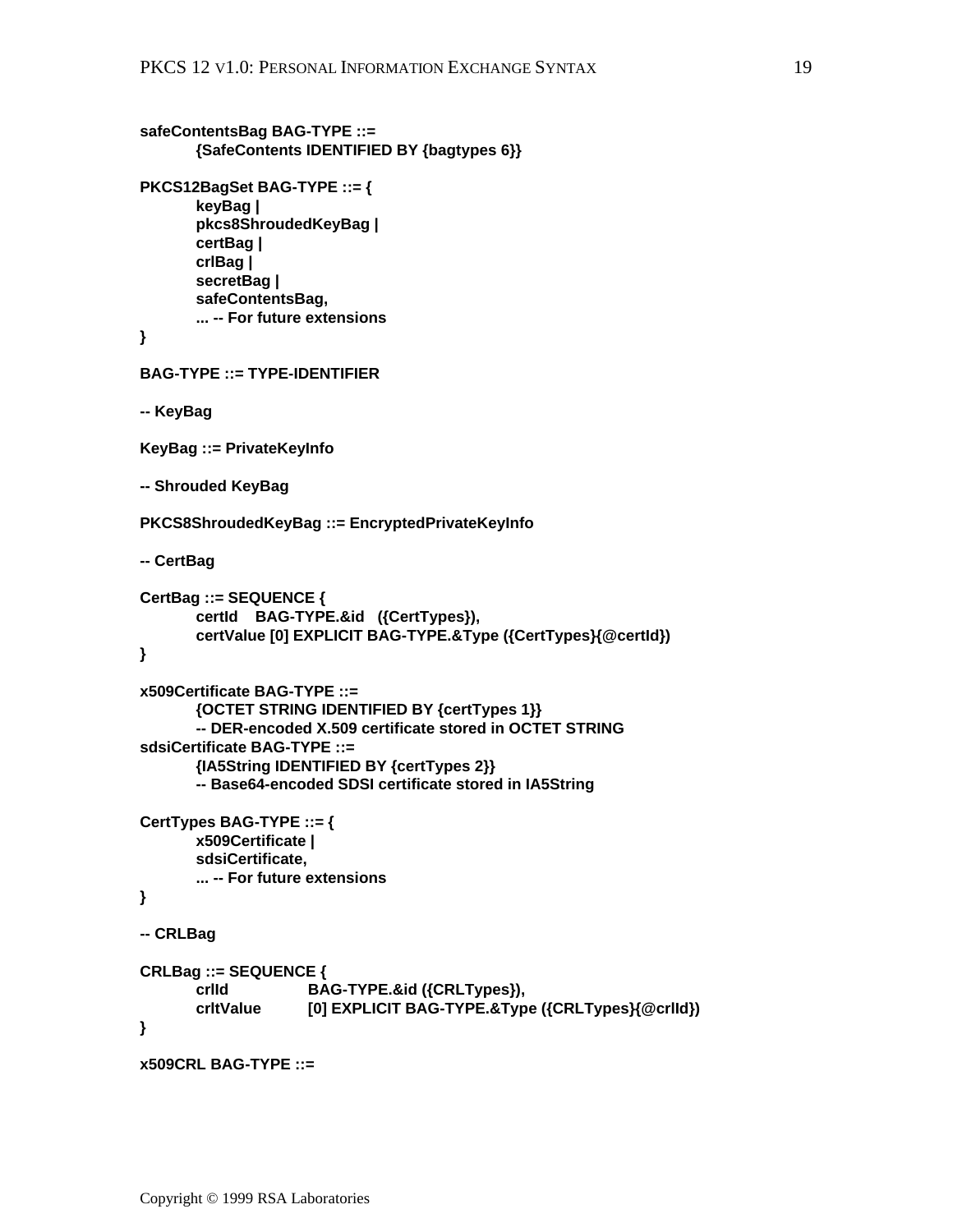```
{OCTET STRING IDENTIFIED BY {certTypes 1}}
      -- DER-encoded X.509 CRL stored in OCTET STRING
CRLTypes BAG-TYPE ::= {
      x509CRL,
      ... -- For future extensions
}
-- Secret Bag
SecretBag ::= SEQUENCE {
       secretTypeId BAG-TYPE.&id ({SecretTypes}),
      secretValue [0] EXPLICIT BAG-TYPE.&Type ({SecretTypes}{@secretTypeId})
}
SecretTypes BAG-TYPE ::= {
      ... -- For future extensions
}
-- Attributes
PKCS12Attribute ::= SEQUENCE {
      attrId ATTRIBUTE.&id ({PKCS12AttrSet}),
      attrValues SET OF ATTRIBUTE.&Type ({PKCS12AttrSet}{@attrId})
} -- This type is compatible with the X.500 type 'Attribute'
PKCS12AttrSet ATTRIBUTE ::= {
      friendlyName |
      localKeyId,
      ... -- Other attributes are allowed
}
END
```
# **D. A note on export regulations**

Several national governments, including the US government, restrict the export of products containing encryption capabilities under international trade regulations. Implementers are responsible for their own adherence to these regulations. No person or organization connected with this standard accepts any responsibility or liability with respect to implementers' adherence to applicable regulations.

In pursuing export permission for their products, implementers should argue that PFX is not a generic encryption facility; that it is intended for exchange of authentication information only; that their products cannot be used to exchange arbitrary information (as evidenced by their source code); and that, therefore, they should be allowed to export products with strong encryption in this context and this context only.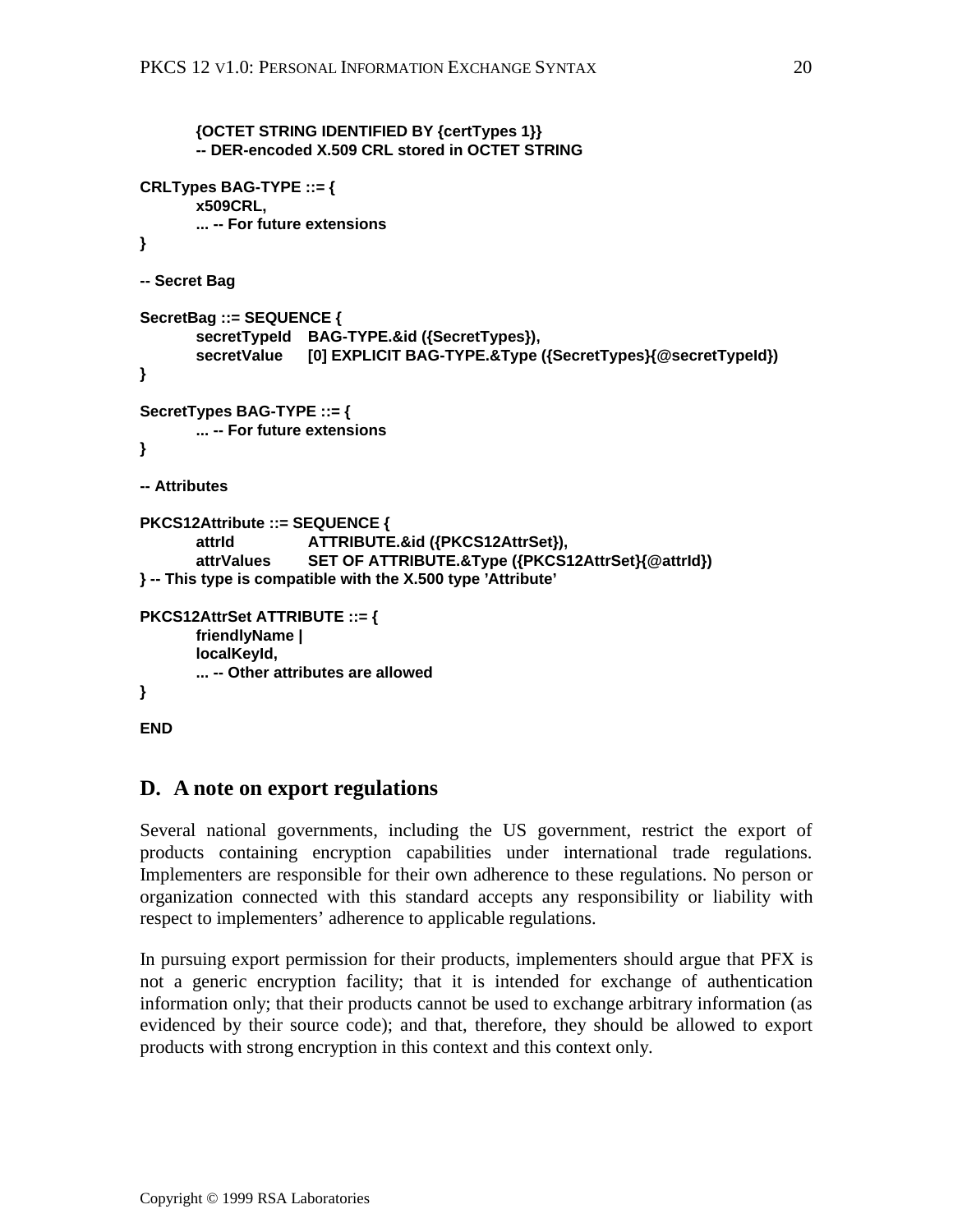# **E. Intellectual property considerations**

RSA Data Security makes no patent claims on the general constructions described in this document, although specific underlying techniques may be covered.

RC2 and RC4 are trademarks of RSA Data Security.

License to copy this document is granted provided that it is identified as "RSA Data Security, Inc. Public-Key Cryptography Standards (PKCS)" in all material mentioning or referencing this document.

RSA Data Security makes no representations regarding intellectual property claims by other parties. Such determination is the responsibility of the user.

# **F. References**

- [1] H. Dobbertin. The status of MD5 after a recent attack. *CryptoBytes*, RSA Laboratories. Vol.2, #2, 1996.
- [2] *ISO/IEC 8824-1:1995: Information technology Abstract Syntax Notation One (ASN.1) — Specification of basic notation.* 1995.
- [3] *ISO/IEC 8824-1:1995/Amd.1: 1995: Information technology Abstract Syntax Notation One (ASN.1) — Specification of basic notation — Amendment 1 — Rules of extensibility.* 1995.
- [4] *ISO/IEC 8824-2:1995: Information technology Abstract Syntax Notation One (ASN.1) — Information object specification.* 1995.
- [5] *ISO/IEC 8824-2:1995/Amd.1: 1995: Information technology Abstract Syntax Notation One (ASN.1) — Information object specification — Amendment 1 — Rules of extensibility.* 1995.
- [6] *ISO/IEC 8824-3:1995: Information technology Abstract Syntax Notation One (ASN.1) — Constraint specification.* 1995.
- [7] *ISO/IEC 8824-4:1995: Information technology Abstract Syntax Notation One (ASN.1) — Parameterization of ASN.1 specifications.* 1995.
- [8] *ISO/IEC 8825-1:1995: Information Technology ASN.1 Encoding Rules: Specification of Basic Encoding Rules (BER), Canonical Encoding Rules (CER), and Distinguished Encoding Rules. 1995.*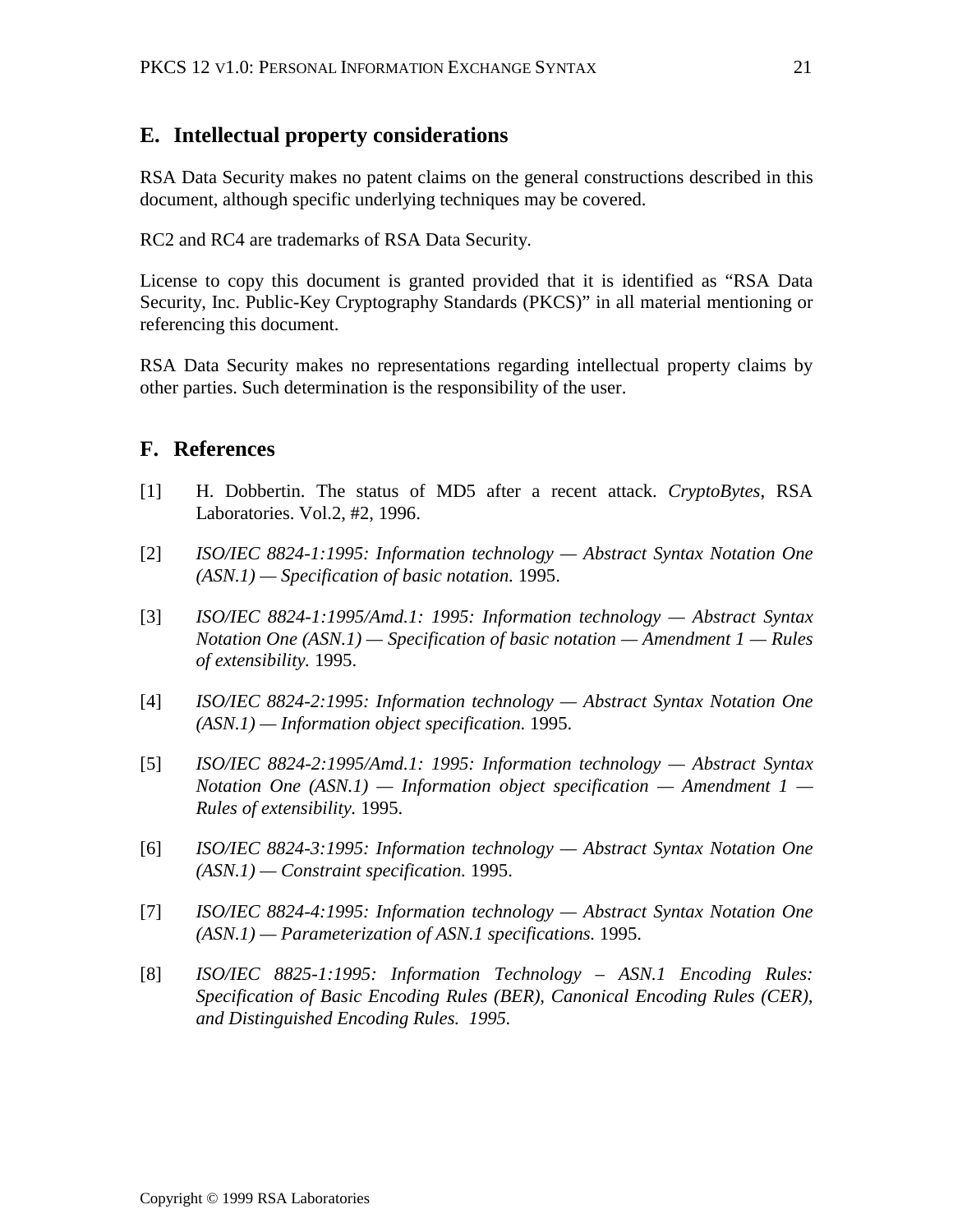- [9] *ISO/IEC 9594-2:1997. Information technology Open Systems Interconnection — The Directory: Models. 1997*.
- [10] *ISO/IEC 9594-8:1997. Information technology Open Systems Interconnection — The Directory: Authentication Framework. 1997*.
- [11] H. Krawczyk, M. Bellare, and R. Canetti. *RFC 2104: HMAC: Keyed-Hashing for Message Authentication.* IETF, February 1997.
- [12] Microsoft Corporation. *PFX: Personal Exchange Syntax and Protocol Standard*. Version 0.020, January 1997.
- [13] R. Rivest and B. Lampson. *Simple Distributed Security Infrastructure*, http://theory.lcs.mit.edu/~rivest/sdsi.ps, 1996.
- [14] RSA Laboratories. *PKCS #1: RSA Encryption Standard.* Version 2.0, October 1998.
- [15] RSA Laboratories. *PKCS #5: Password-Based Encryption Standard*. Version 2.0, March 1999.
- [16] RSA Laboratories. *PKCS #7: Cryptographic Message Syntax Standard.* Version 1.5, November 1993.
- [17] RSA Laboratories. *PKCS #8: Private-Key Information Syntax Standard*. Version 1.2, November 1993.

### **G. Acknowledgments**

Many thanks to Dan Simon of Microsoft Corporation and Jim Spring of Netscape Communications Corporation for their assistance in preparing early drafts of this document. Especial thanks to Brian Beckman of Microsoft Corporation for writing the specification that this document is based on.

#### **H. About PKCS**

The *Public-Key Cryptography Standards* are specifications produced by RSA Laboratories in cooperation with secure systems developers worldwide for the purpose of accelerating the deployment of public-key cryptography. First published in 1991 as a result of meetings with a small group of early adopters of public-key technology, the PKCS documents have become widely referenced and implemented. Contributions from the PKCS series have become part of many formal and *de facto* standards, including ANSI X9 documents, PKIX, SET, S/MIME, and SSL.